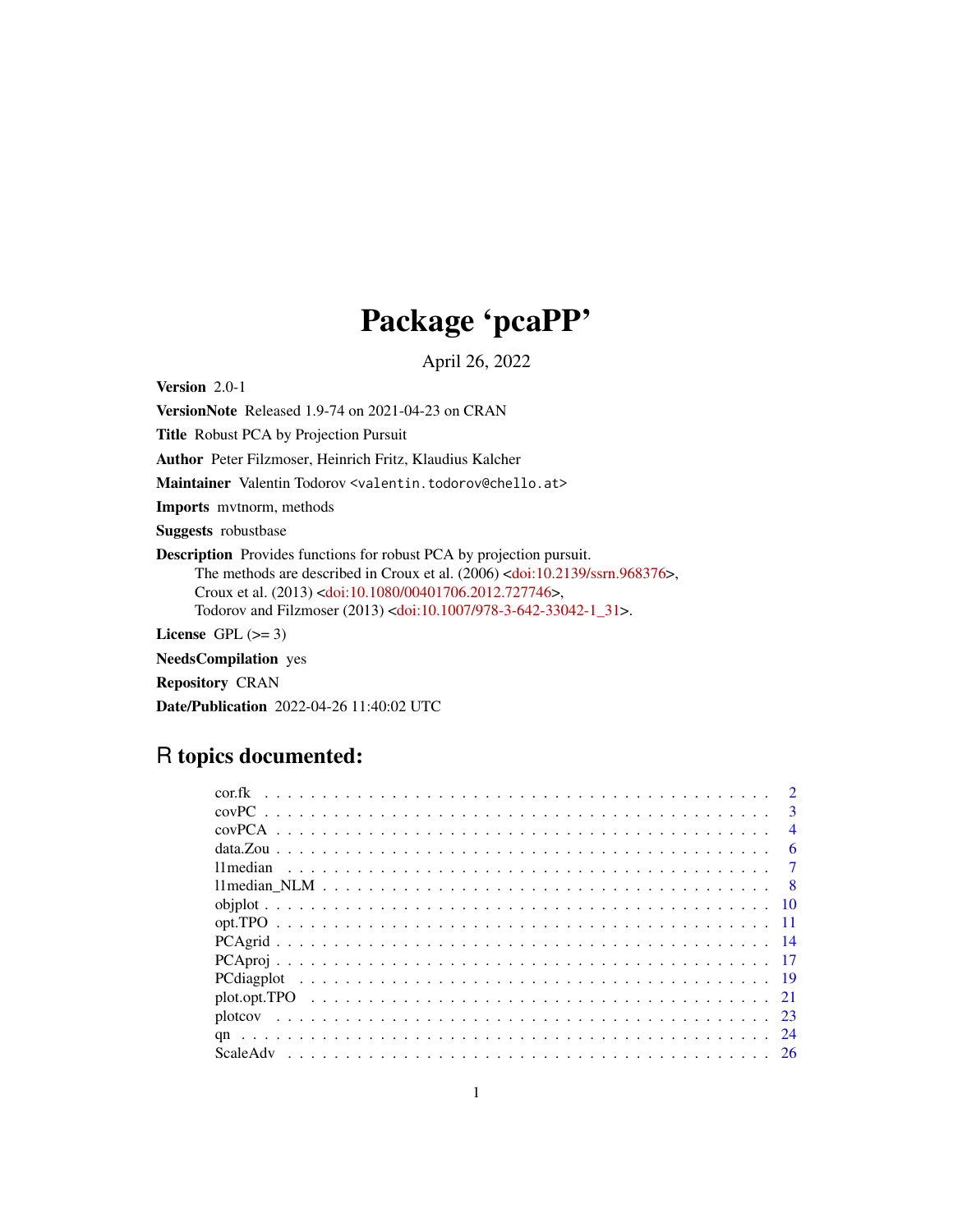#### <span id="page-1-0"></span>**Index** [28](#page-27-0) and 2012, the contract of the contract of the contract of the contract of the contract of the contract of the contract of the contract of the contract of the contract of the contract of the contract of the contr

## Description

Calculates Kendall's tau rank correlation coefficient in O (n log (n)) rather than O ( $n\$ <sup>2</sup>) as in the current R implementation.

#### Usage

 $cor.fk$  (x,  $y = NULL$ )

#### Arguments

| x | A vector, a matrix or a data frame of data. |
|---|---------------------------------------------|
|   | A vector of data.                           |

## Details

The code of this implementation of the fast Kendall's tau correlation algorithm has originally been published by David Simcha. Due to it's runtime (O(n log n)) it's essentially faster than the current R implementation ( $0 \, (\text{n} \wedge 2)$ ), especially for large numbers of observations. The algorithm goes back to Knight (1966) and has been described more detailed by Abrevaya (1999) and Christensen (2005).

#### Value

The estimated correlation coefficient.

#### Author(s)

David Simcha, Heinrich Fritz, Christophe Croux, Peter Filzmoser <<P.Filzmoser@tuwien.ac.at>>

## References

Knight, W. R. (1966). A Computer Method for Calculating Kendall's Tau with Ungrouped Data. Journal of the American Statistical Association, 314(61) Part 1, 436-439.

Christensen D. (2005). Fast algorithms for the calculation of Kendall's Tau. Journal of Computational Statistics 20, 51-62.

Abrevaya J. (1999). Computation of the Maximum Rank Correlation Estimator. Economic Letters 62, 279-285.

#### See Also

[cor](#page-0-0)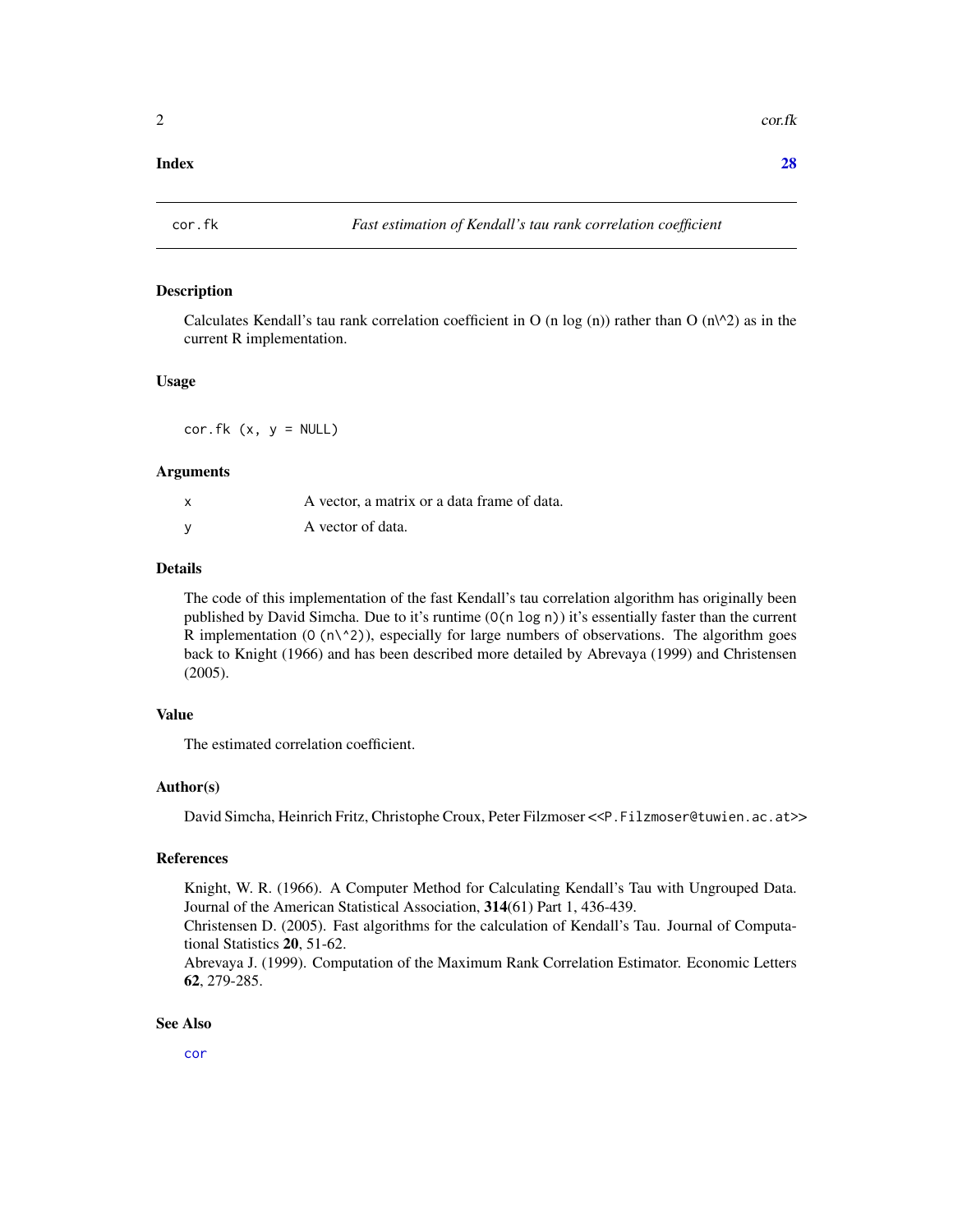#### <span id="page-2-0"></span> $\text{covPC}$  3

## Examples

```
set.seed (100) ## creating test data
 n < -1000x \leq -rnorm (n)
 y \leq -x+ rnorm (n)
 tim <- proc.time ()[1] ## applying cor.fk
 cor.fk (x, y)
 cat ("cor.fk runtime [s]:", proc.time ()[1] - tim, "(n =", length (x), ")\n")
 tim <- proc.time ()[1] ## applying cor (standard R implementation)
 cor (x, y, \text{ method} = "kendall")cat ("cor runtime [s]:", proc.time ()[1] - tim, "(n =", length (x), ")\n")
## applying cor and cor.fk on data containing
 Xt \le cbind (c (x, as.integer (x)), c (y, as.integer (y)))tim <- proc.time ()[1] ## applying cor.fk
 cor.fk (Xt)
 cat ("cor.fk runtime [s]:", proc.time ()[1] - tim, "(n =", nrow (Xt), ")\n")
 tim <- proc.time ()[1] ## applying cor (standard R implementation)
 cor (Xt, method = "kendall")
 cat ("cor runtime [s]:", proc.time ()[1] - tim, "(n =", nrow (Xt), ")\n")
```
<span id="page-2-1"></span>covPC *Covariance Matrix Estimation from princomp Object*

## Description

computes the covariance matrix from a princomp object. The number of components k can be given as input.

#### Usage

covPC(x, k, method)

## Arguments

| x      | an object of class princomp.                               |
|--------|------------------------------------------------------------|
| k      | number of PCs to use for covariance estimation (optional). |
| method | method how the PCs have been estimated (optional).         |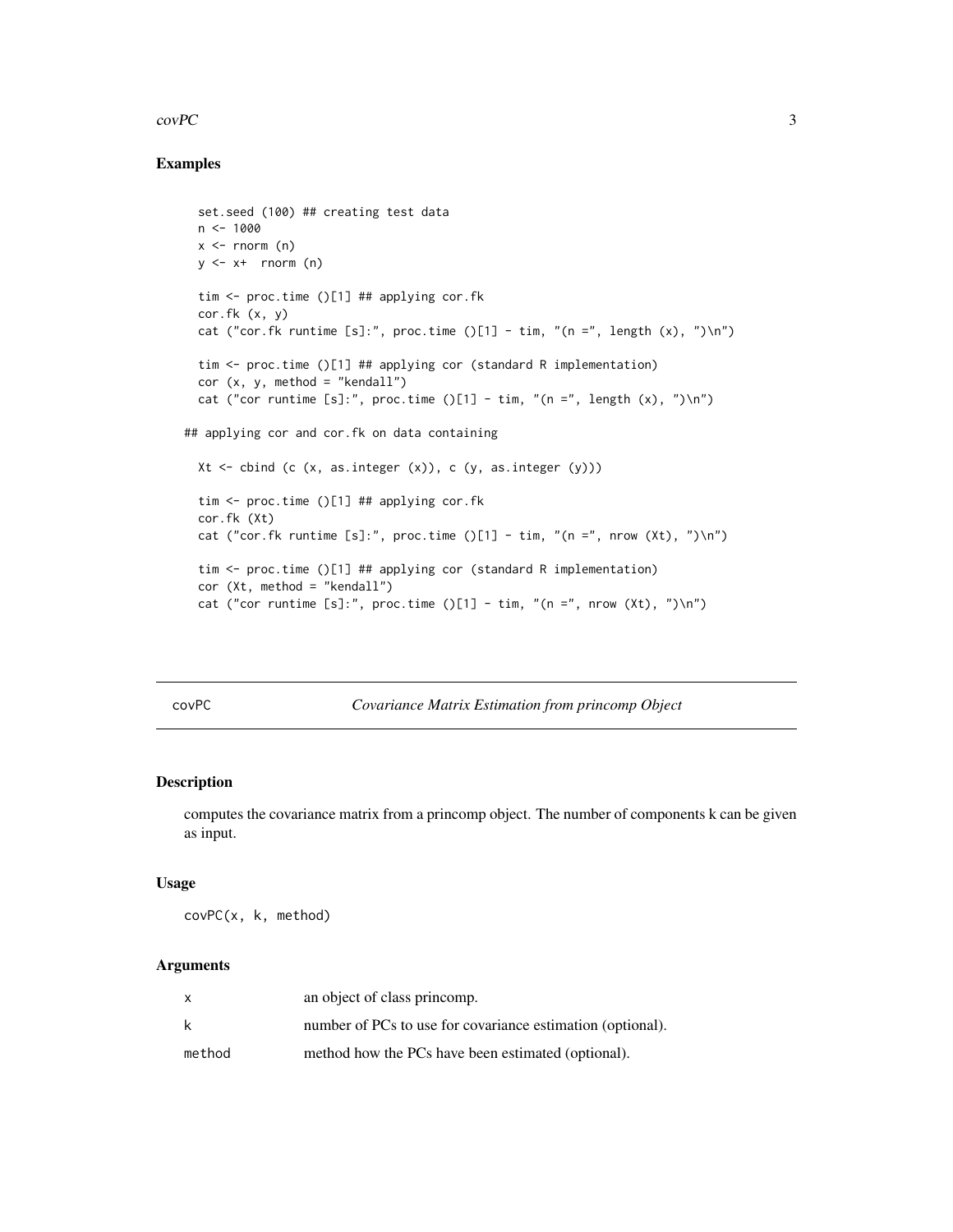## <span id="page-3-0"></span>Details

There are several possibilities to estimate the principal components (PCs) from an input data matrix, including the functions [PCAproj](#page-16-1) and [PCAgrid](#page-13-1). This function uses the estimated PCs to reconstruct the covariance matrix. Not all PCs have to be used, the number k of PCs (first k PCs) can be given as input to the function.

#### Value

| COV    | the estimated covariance matrix                                    |
|--------|--------------------------------------------------------------------|
| center | the center of the data, as provided from the princomp object.      |
| method | a string describing the method that was used to calculate the PCs. |

## Author(s)

Heinrich Fritz, Peter Filzmoser <<P.Filzmoser@tuwien.ac.at>>

#### References

C. Croux, P. Filzmoser, M. Oliveira, (2007). Algorithms for Projection-Pursuit Robust Principal Component Analysis, *Chemometrics and Intelligent Laboratory Systems*, Vol. 87, pp. 218-225.

#### See Also

[PCAgrid](#page-13-1), [PCAproj](#page-16-1), [princomp](#page-0-0)

#### Examples

```
# multivariate data with outliers
library(mvtnorm)
x \le rbind(rmvnorm(200, rep(0, 6), diag(c(5, rep(1,5)))),
           rmvnorm( 15, c(0, rep(20, 5)), diag(rep(1, 6))))
pc <- princomp(x)
covPC(pc, k=2)
```
covPCA *Robust Covariance Matrix Estimation*

#### <span id="page-3-1"></span>Description

computes the robust covariance matrix using the PCAgrid and PCAproj functions.

#### Usage

```
covPCAproj(x, control)
covPCAgrid(x, control)
```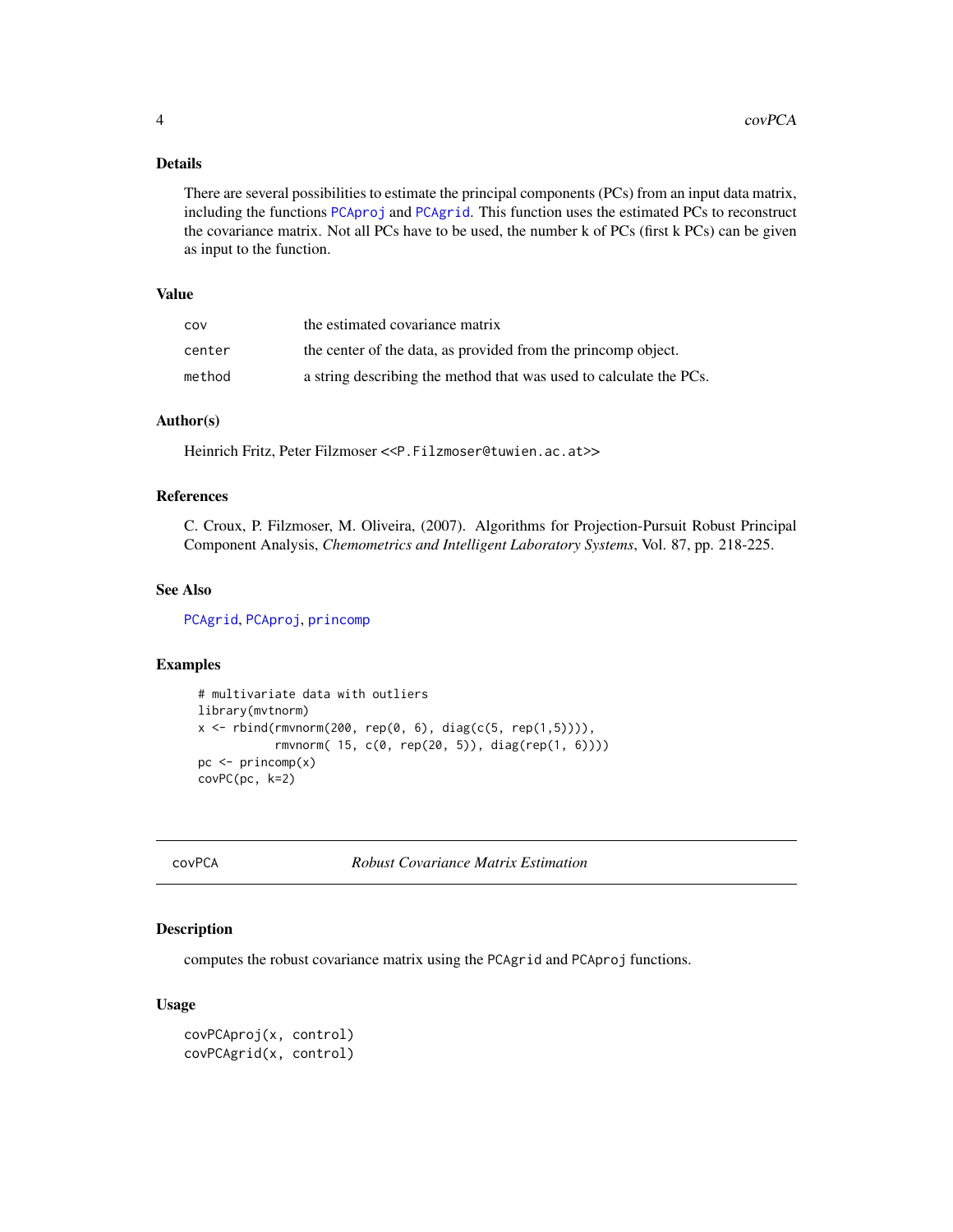#### <span id="page-4-0"></span> $\mathcal{L}$  covPCA 5

## Arguments

|         | a numeric matrix or data frame which provides the data.                                                                            |
|---------|------------------------------------------------------------------------------------------------------------------------------------|
| control | a list whose elements must be the same as (or a subset of) the parameters of the<br>appropriate PCA function (PCAgrid or PCAproj). |

## Details

The functions covPCAproj and covPCAgrid use the functions [PCAproj](#page-16-1) and [PCAgrid](#page-13-1) respectively to estimate the covariance matrix of the data matrix x.

## Value

| COV    | the actual covariance matrix estimated from x                                                    |
|--------|--------------------------------------------------------------------------------------------------|
| center | the center of the data x that was substracted from them before the PCA algo-<br>rithms were run. |
| method | a string describing the method that was used to calculate the covariance matrix<br>estimation    |

### Author(s)

Heinrich Fritz, Peter Filzmoser <<P.Filzmoser@tuwien.ac.at>>

#### References

C. Croux, P. Filzmoser, M. Oliveira, (2007). Algorithms for Projection-Pursuit Robust Principal Component Analysis, *Chemometrics and Intelligent Laboratory Systems*, Vol. 87, pp. 218-225.

## See Also

[PCAgrid](#page-13-1), [ScaleAdv](#page-25-1), [princomp](#page-0-0)

## Examples

```
# multivariate data with outliers
library(mvtnorm)
x \le rbind(rmvnorm(200, rep(0, 6), diag(c(5, rep(1,5)))),
           rmvnorm( 15, c(0, rep(20, 5)), diag(rep(1, 6))))
covPCAproj(x)
# compare with classical covariance matrix:
cov(x)
```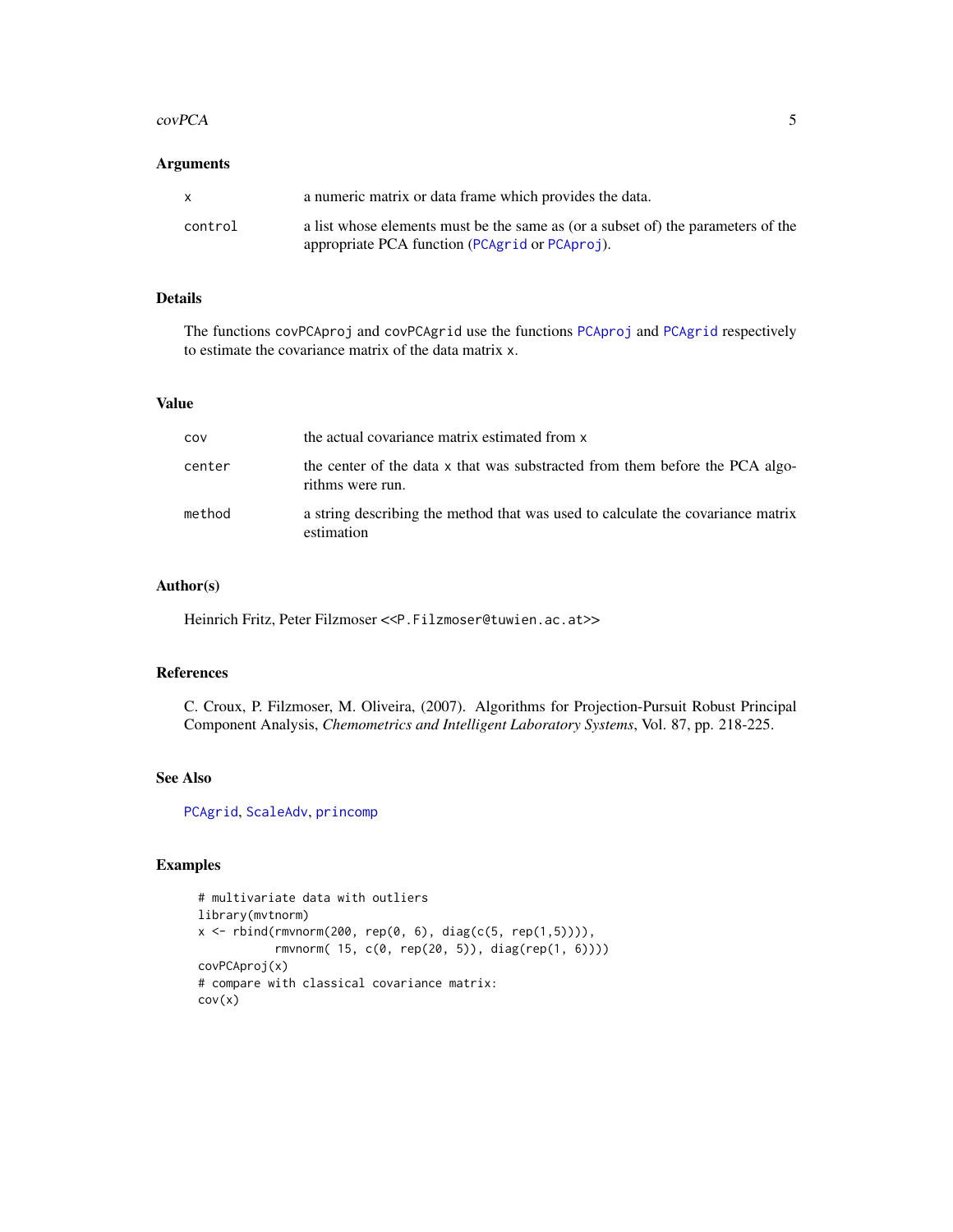<span id="page-5-0"></span>

#### Description

Draws a sample data set, as introduced by Zou et al. (2006).

#### Usage

data.Zou (n = 250, p =  $c(4, 4, 2), ...$ )

#### Arguments

| n        | The required number of observations.                                                                               |
|----------|--------------------------------------------------------------------------------------------------------------------|
| p        | A vector of length 3, specifying how many variables shall be constructed using<br>the three factors V1, V2 and V3. |
| $\cdots$ | Further arguments passed to or from other functions.                                                               |

#### Details

This data set has been introduced by Zou et al. (2006), and then been referred to several times, e.g. by Farcomeni (2009), Guo et al. (2010) and Croux et al. (2011).

The data set contains two latent factors V1 ~ N(0, 290) and V2 ~ N(0, 300) and a third mixed component  $V3 = -0.3 V1 + 0.925 V2 + e$ ;  $e \sim N(0, 1)$ . The ten variables Xi of the original data set are constructed the following way:  $Xi = VI + ei$ ; i = 1, 2, 3, 4  $Xi = V2 + ei$ ; i = 5, 6, 7, 8  $Xi = V3 + ei$ ; i = 9, 10 whereas ei  $\sim N(0, 1)$  is indepependent for i = 1, ..., 10

#### Value

A matrix of dimension n x sum (p) containing the generated sample data set.

#### Author(s)

Heinrich Fritz, Peter Filzmoser <<P.Filzmoser@tuwien.ac.at>>

## References

C. Croux, P. Filzmoser, H. Fritz (2011). Robust Sparse Principal Component Analysis Based on Projection-Pursuit, *??* To appear.

A. Farcomeni (2009). An exact approach to sparse principal component analysis, *Computational Statistics*, Vol. 24(4), pp. 583-604.

J. Guo, G. James, E. Levina, F. Michailidis, and J. Zhu (2010). Principal component analysis with sparse fused loadings, *Journal of Computational and Graphical Statistics.* To appear.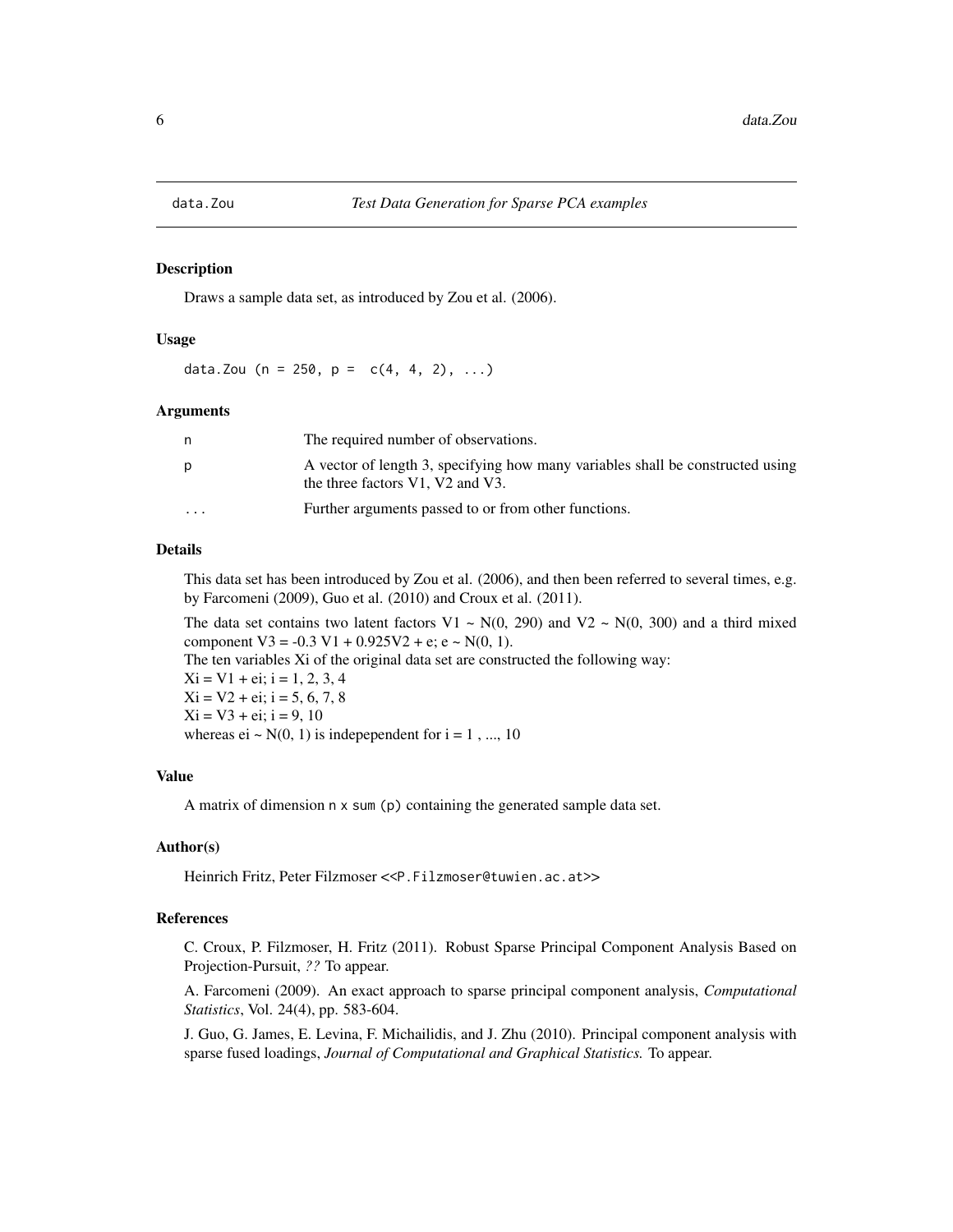#### <span id="page-6-0"></span>l 1 median **7**

H. Zou, T. Hastie, R. Tibshirani (2006). Sparse principal component analysis, *Journal of Computational and Graphical Statistics*, Vol. 15(2), pp. 265-286.

## See Also

[sPCAgrid](#page-13-2), [princomp](#page-0-0)

## Examples

```
## data generation
set.seed (0)
x \leftarrow data.Zou()## applying PCA
pc <- princomp (x)
                 ## the corresponding non-sparse loadings
unclass (pc$load[,1:3])
pc$sdev[1:3]
                 ## lambda as calculated in the opt.TPO - example
lambda <- c (0.23, 0.34, 0.005)
                 ## applying sparse PCA
spc \leq sPCAgrid (x, k = 3, lambda = lambda, method = "sd")
unclass (spc$load)
spc$sdev[1:3]
                 ## comparing the non-sparse and sparse biplot
par (mfrow = 1:2)
biplot (pc, main = "non-sparse PCs")
biplot (spc, main = "sparse PCs")
```
l1median *Multivariate L1 Median*

#### Description

Computes the multivariate L1 median (also called spatial median) of a data matrix.

#### Usage

```
l1median(X, MaxStep = 200, ItTol = 10^{\circ}-8, trace = 0, m.init = .colMedians (X))
```
#### Arguments

|         | A matrix containing the values whose multivariate L1 median is to be computed. |
|---------|--------------------------------------------------------------------------------|
| MaxStep | The maximum number of iterations.                                              |
| ItTol   | Tolerance for convergence of the algorithm.                                    |
| trace   | The tracing level.                                                             |
| m.init  | An initial estimate.                                                           |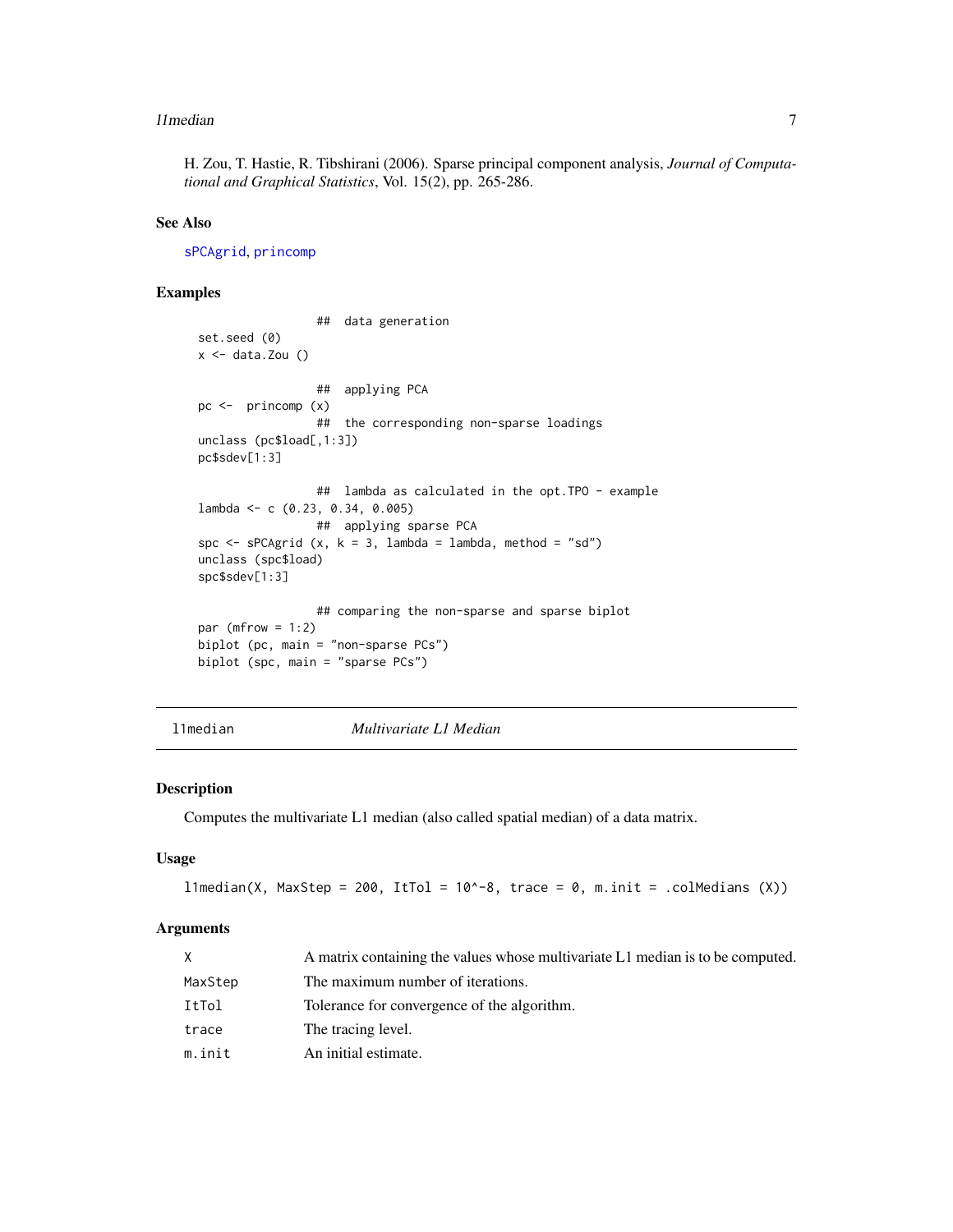#### <span id="page-7-0"></span>Value

returns the vector of the coordinates of the L1 median.

#### Author(s)

Heinrich Fritz, Peter Filzmoser <<P.Filzmoser@tuwien.ac.at>>

#### References

C. Croux, P. Filzmoser, M. Oliveira, (2007). Algorithms for Projection-Pursuit Robust Principal Component Analysis, *Chemometrics and Intelligent Laboratory Systems*, Vol. 87, pp. 218-225.

#### See Also

[median](#page-0-0)

#### Examples

```
l1median(rnorm(100), trace = -1) # this returns the median of the sample
```

```
# multivariate data with outliers
library(mvtnorm)
x \le rbind(rmvnorm(200, rep(0, 4), diag(c(1, 1, 2, 2))),
           rmvnorm( 50, rep(3, 4), diag(rep(2, 4))))
l1median(x, trace = -1)
# compare with coordinate-wise median:
apply(x,2,median)
```
l1median\_NLM *Multivariate L1 Median*

### Description

Computes the multivariate L1 median (also called spatial median) of a data matrix X.

#### Usage

```
11 median_NM (X, maxit = 200, tol = 10^-8, trace = 0,
             m.init = .collMedians (X), ...l1median_CG (X, maxit = 200, tol = 10^-8, trace = 0,
             m.init = .collMedians (X), ...l1median_BFGS (X, maxit = 200, tol = 10^-8, trace = 0,
               m.init = .collMedians (X), REPORT = 10, ...l1median_NLM (X, maxit = 200, tol = 10^{\circ}-8, trace = 0,
              m.init = .collMedians (X), ...l1median_HoCr (X, maxit = 200, tol = 10^-8, zero.tol = 1e-15, trace = 0,
              m.init = .collMedians (X), ...l1median_VaZh (X, maxit = 200, tol = 10^-8, zero.tol = 1e-15, trace = 0,
      m.init = .collMedians (X), ...
```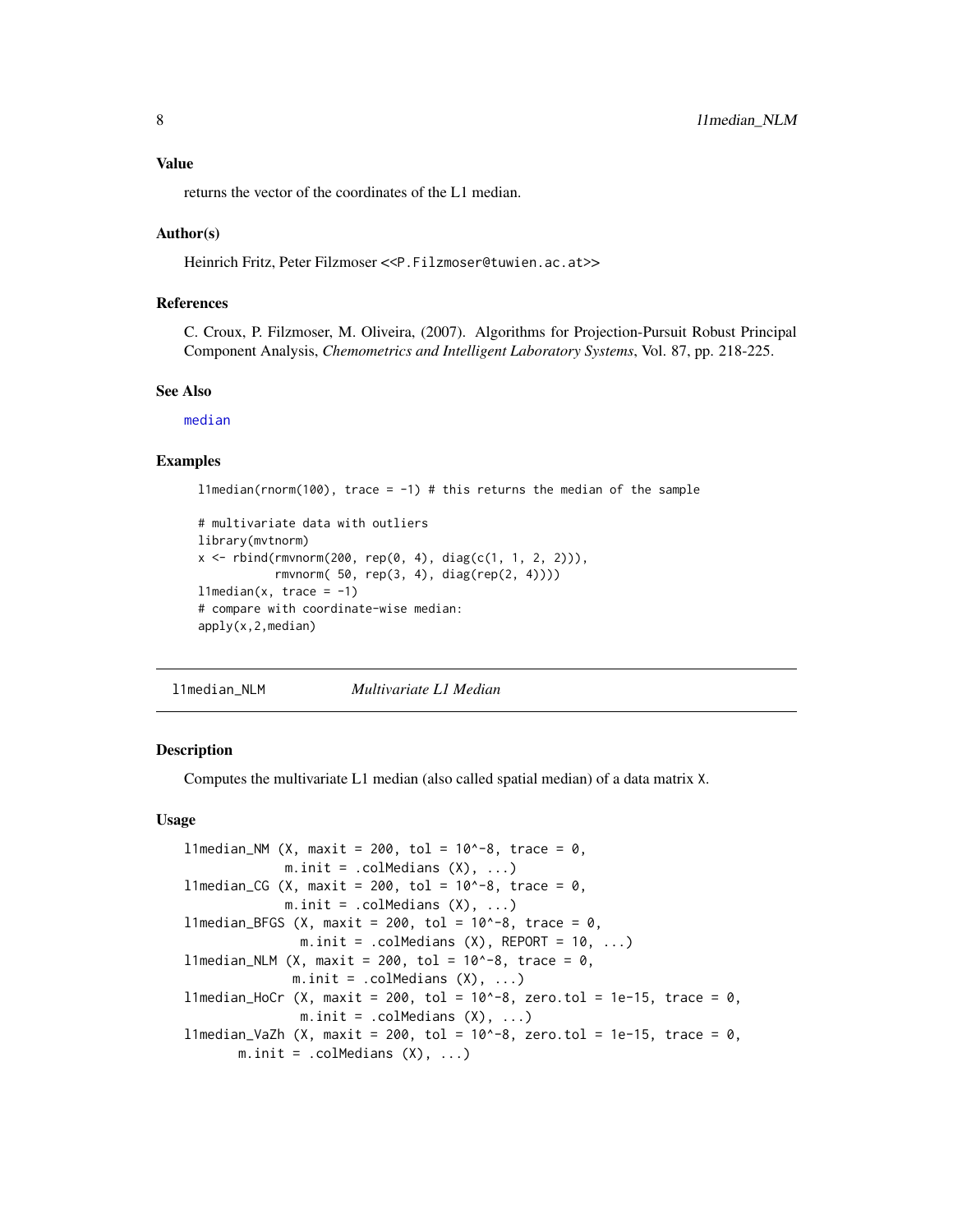## <span id="page-8-0"></span>l1median\_NLM 9

## Arguments

| X             | a matrix of dimension n x p.                                                                                                                                                     |
|---------------|----------------------------------------------------------------------------------------------------------------------------------------------------------------------------------|
| maxit         | The maximum number of iterations to be performed.                                                                                                                                |
| tol           | The convergence tolerance.                                                                                                                                                       |
| trace         | The tracing level. Set trace $> 0$ to retrieve additional information on the single<br>iterations.                                                                               |
| m.init        | A vector of length p containing the initial value of the L1-median.                                                                                                              |
| <b>REPORT</b> | A parameter internally passed to optim.                                                                                                                                          |
| zero.tol      | The zero-tolerance level used in 11 median_VaZh and 11 median_HoCr for deter-<br>mining the equality of two observations (i.e. an observation and a current center<br>estimate). |
| $\cdot$       | Further parameters passed from other functions.                                                                                                                                  |

## Details

The L1-median is computed using the built-in functions [optim](#page-0-0) and [nlm](#page-0-0). These functions are a transcript of the L1median method of package robustX, porting as much code as possible into C++.

#### Value

| par           | A vector of length p containing the L1-median.                                                              |
|---------------|-------------------------------------------------------------------------------------------------------------|
| value         | The value of the objective function $  X - 1 $ median $  $ which is minimized for<br>finding the L1-median. |
| code          | The return code of the optimization algorithm. See optime and nlm for further<br>information.               |
| iterations    | The number of iterations performed.                                                                         |
| iterations_gr | When using a gradient function this value holds the number of times the gradient<br>had to be computed.     |
| time          | The algorithms runtime in milliseconds.                                                                     |

#### Note

See the vignette "Compiling pcaPP for Matlab" which comes with this package to compile and use some of these functions in Matlab.

## Author(s)

Heinrich Fritz, Peter Filzmoser <<P.Filzmoser@tuwien.ac.at>>

## See Also

[median](#page-0-0)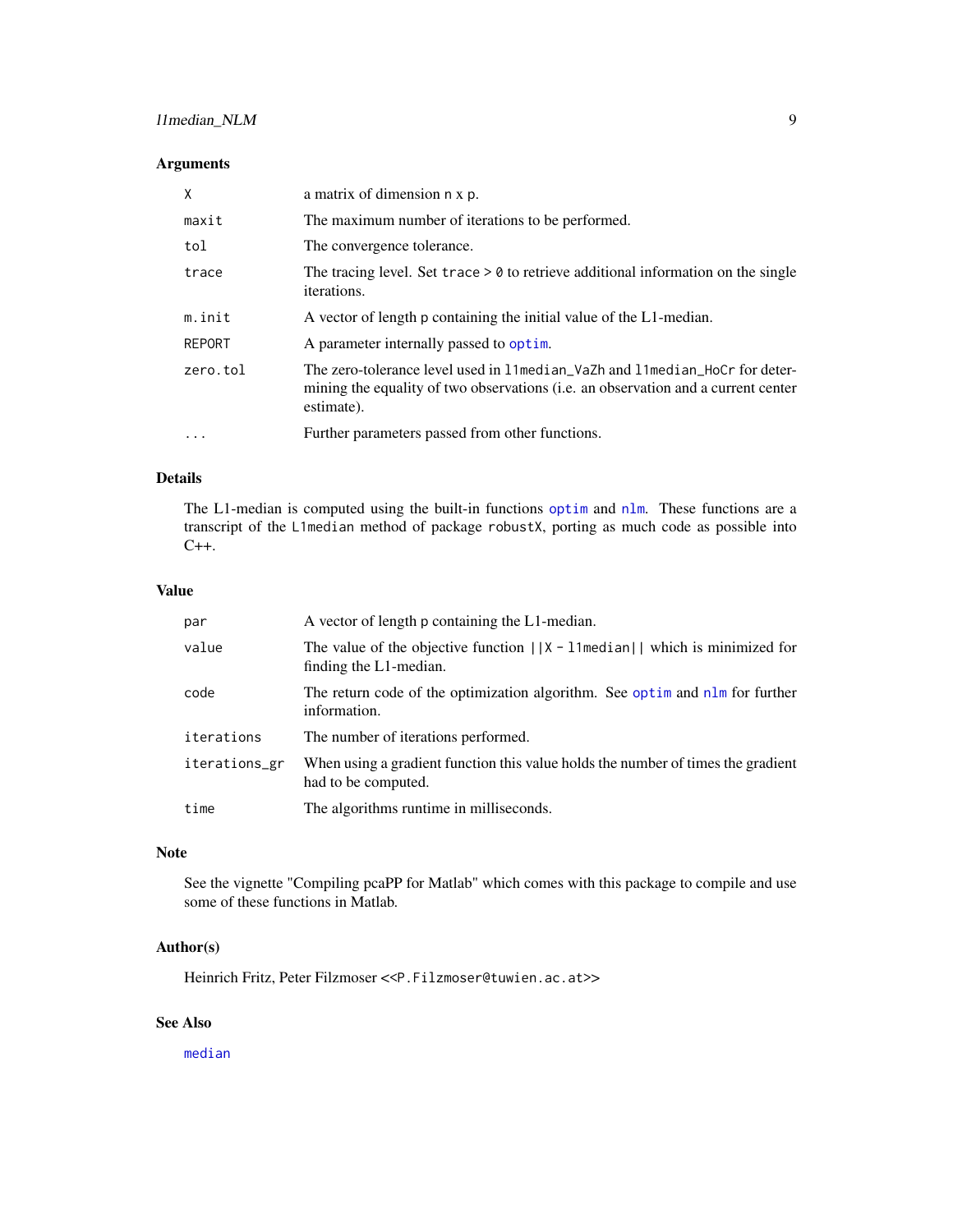#### 10 objplot that the contract of the contract of the contract of the contract of the contract of the contract of the contract of the contract of the contract of the contract of the contract of the contract of the contract o

## Examples

```
# multivariate data with outliers
library(mvtnorm)
x <- rbind(rmvnorm(200, rep(0, 4), diag(c(1, 1, 2, 2))),
           rmvnorm( 50, rep(3, 4), diag(rep(2, 4))))
l1median_NM (x)$par
l1median_CG (x)$par
l1median_BFGS (x)$par
l1median_NLM (x)$par
l1median_HoCr (x)$par
l1median_VaZh (x)$par
# compare with coordinate-wise median:
apply(x,2,median)
```
<span id="page-9-1"></span>objplot *Objective Function Plot for Sparse PCs*

#### Description

Plots an objective function (TPO or BIC) of one or more sparse PCs for a series of lambdas.

## Usage

objplot (x, k, ...)

#### Arguments

|                         | An opt. TPO or opt. BIC object.                                                                                                                       |
|-------------------------|-------------------------------------------------------------------------------------------------------------------------------------------------------|
| k                       | This function displays the objective function's values of the k-th component for<br>opt. TPO-objects, or the first k components for opt. BIC-objects. |
| $\cdot$ $\cdot$ $\cdot$ | Further arguments passed to or from other functions.                                                                                                  |

#### Details

This function operates on the return object of function [opt.TPO](#page-10-1) or [opt.BIC](#page-10-2). The model (lambda) selected by the minimization of the corresponding criterion is highlighted by a dashed vertical line.

The component the argument k refers to, corresponds to the \$pc.noord item of argument x. For more info on the order of sparse PCs see the details section of [opt.TPO](#page-10-1).

## Author(s)

Heinrich Fritz, Peter Filzmoser <<P.Filzmoser@tuwien.ac.at>>

<span id="page-9-0"></span>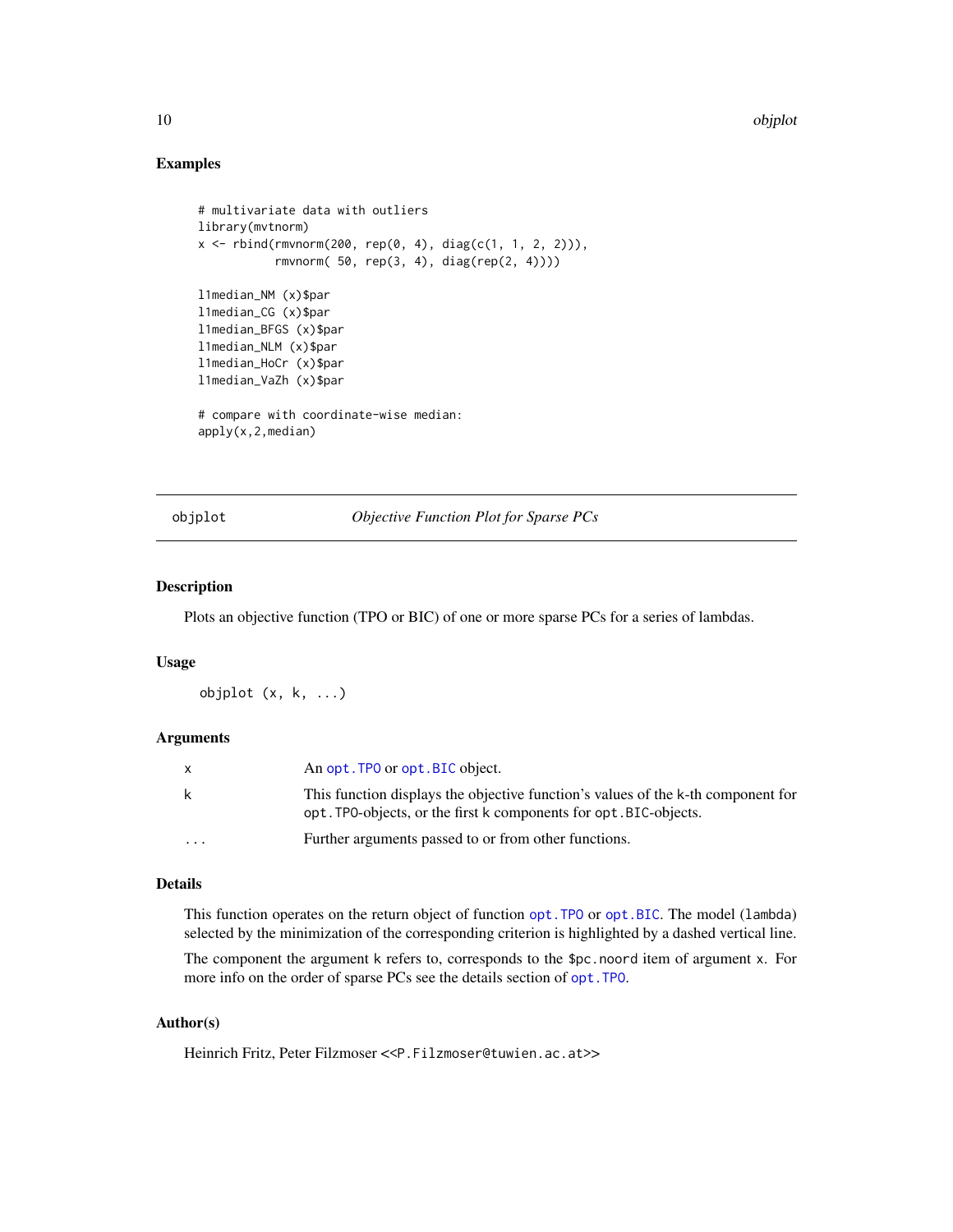#### <span id="page-10-0"></span>opt.TPO 11

### References

C. Croux, P. Filzmoser, H. Fritz (2011). Robust Sparse Principal Component Analysis Based on Projection-Pursuit, *??* To appear.

### See Also

[sPCAgrid](#page-13-2), [princomp](#page-0-0)

#### Examples

```
set.seed (0)
                  ## generate test data
x < - data.Zou (n = 250)
k.max <- 3 ## max number of considered sparse PCs
                  ## arguments for the sPCAgrid algorithm
maxiter <-25 ## the maximum number of iterations
method <- "sd" ## using classical estimations
                  ## Optimizing the TPO criterion
oTPO \le -opt.TPO(x, k.max = k.max, method = method, maxiter = maxiter)## Optimizing the BIC criterion
oBIC \leq opt.BIC (x, k.max = k.max, method = method, maxiter = maxiter)
       ## Objective function vs. lambda
par (mfrow = c (2, k.max))
for (i in 1:k.max) objplot (oTPO, k = i)
for (i in 1:k.max) objplot (oBIC, k = i)
```
<span id="page-10-1"></span>opt.TPO *Model Selection for Sparse (Robust) Principal Components*

#### <span id="page-10-2"></span>Description

These functions compute a suggestion for the sparseness parameter lambda which is required by function [sPCAgrid](#page-13-2). A range of different values for lambda is tested and according to an objective function, the best solution is selected. Two different approaches (TPO and BIC) are available, which is further discussed in the details section. A graphical summary of the optimization can be obtained by plotting the function's return value ([plot.opt.TPO](#page-20-1), [plot.opt.BIC](#page-20-2) for tradeoff curves or [objplot](#page-9-1) for an objective function plot).

#### Usage

```
opt.TPO (x, k.max = ncol (x), n.lang = 30, lambda.max, ...)
opt.BIC (x, k.max = ncol(x), n.langda = 30, lambda.max, ...)
```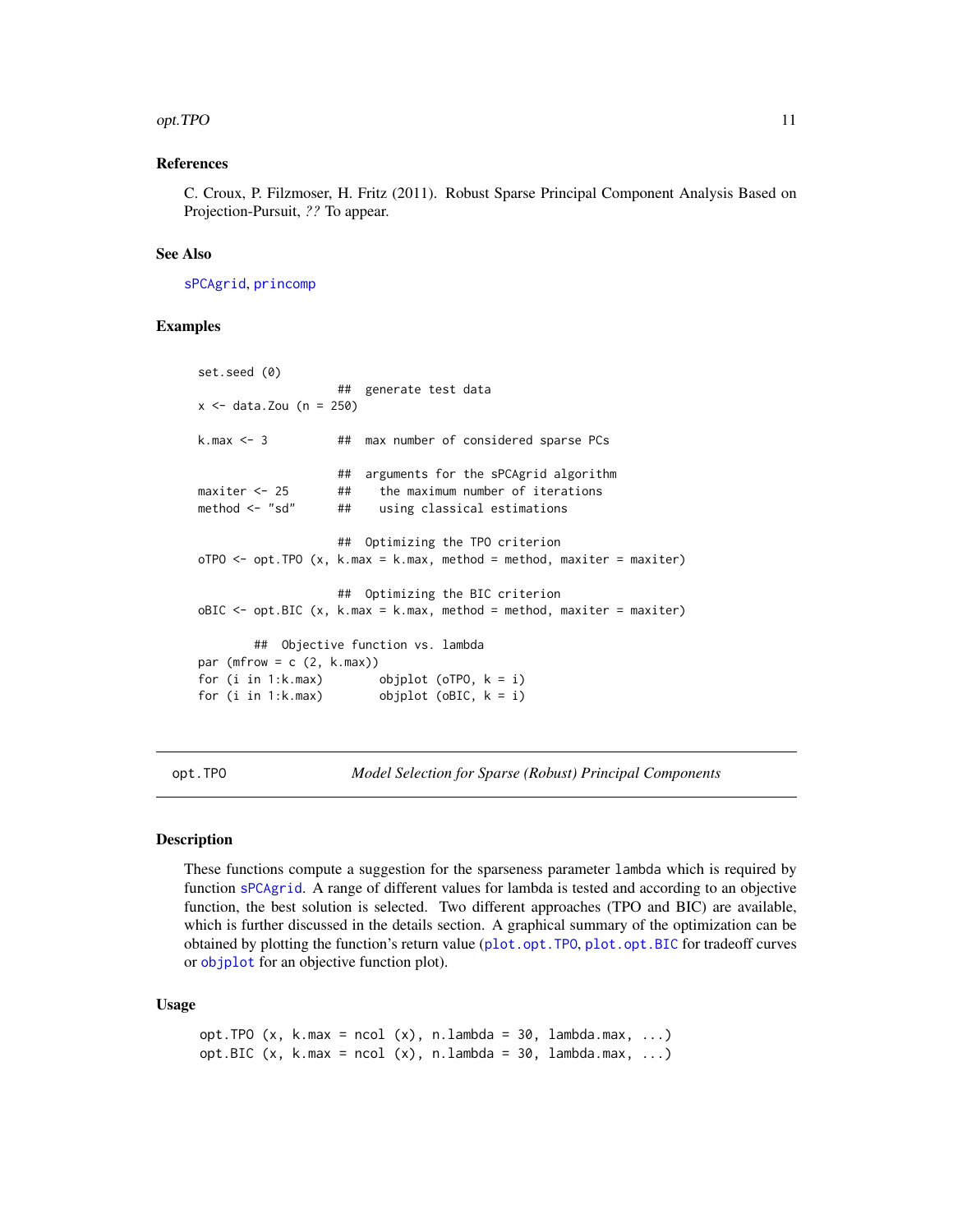#### <span id="page-11-0"></span>Arguments

| $\mathsf{x}$            | a numerical matrix or data frame of dimension $(n \times p)$ , which provides the data<br>for the principal components analysis.                                                                |
|-------------------------|-------------------------------------------------------------------------------------------------------------------------------------------------------------------------------------------------|
| k.max                   | the maximum number of components which shall be considered for optimizing<br>an objective function (optional).                                                                                  |
| n.lambda                | the number of lambdas to be checked for each component (optional).                                                                                                                              |
| lambda.max              | the maximum value of lambda to be checked (optional). If omitted, the lambda<br>which yields "full sparseness" (i.e. loadings of only zeros and ones) is computed<br>and used as default value. |
| $\cdot$ $\cdot$ $\cdot$ | further arguments passed to sPCAgrid                                                                                                                                                            |

#### Details

The choice for a particular lambda is done by optimizing an objective function, which is calculated for a set of n.lambda models with different lambdas, ranging from 0 to lambda.max. If lambda.max is not specified, the minimum lambda yielding "full sparseness" is used. "Full sparseness" refers to a model with minimum possible absolute sum of loadings, which in general implies only zeros and ones in the loadings matrix.

The user can choose between two optimization methods: TPO (Tradeoff Product Optimization; see below), or the BIC (see Guo et al., 2011; Croux et al., 2011). The main difference is, that optimization based on the BIC always chooses the same lambda for all PCs, and refers to a particular choice of k, the number of considered components. TPO however is optimized separately for each component, and so delivers different lambdas within a model and does not depend on a decision on k.

This characteristic can be noticed in the return value of the function: [opt.TPO](#page-10-1) returns a single model with k.max PCs and different values of lambda for each PC. On the contrary [opt.BIC](#page-10-2) returns k.max distinct models with k.max different lambdas, whereas for each model a different number of components k has been considered for the optimization. Applying the latter method, the user finally has to select one of these k.max models manually, e.g. by considering the cumulated explained variance, whereas the TPO method does not require any further decisions.

The tradeoff made in the context of sparse PCA refers to the loss of explained variance vs. the gain of sparseness. TPO (Tradeoff Product Optimization) maximizes the area under the tradeoff curve (see [plot.opt.TPO](#page-20-1)), in particular it maximizes the explained variance multiplied by the number of zero loadings of a particular component. As in this context the according criterion is minimized, the negative product is considered.

Note that in the context of sparse PCA, there are two sorting orders of PCs, which must be considered: Either according to the objective function's value, (item \$pc.noord)or the variance of each PC(item \$pc). As in none-sparse PCA the objective function is identical to the PCs' variance, this is not an issue there.

The sPCAgrid algorithm delivers the components in decreasing order, according to the objective function (which apart from the variance also includes sparseness terms), whereas the method [sPCAgrid](#page-13-2) subsequently re-orders the components according to their explained variance.

#### Value

The functions return an S3 object of type "opt.TPO" or "opt.BIC" respectively, containing the following items: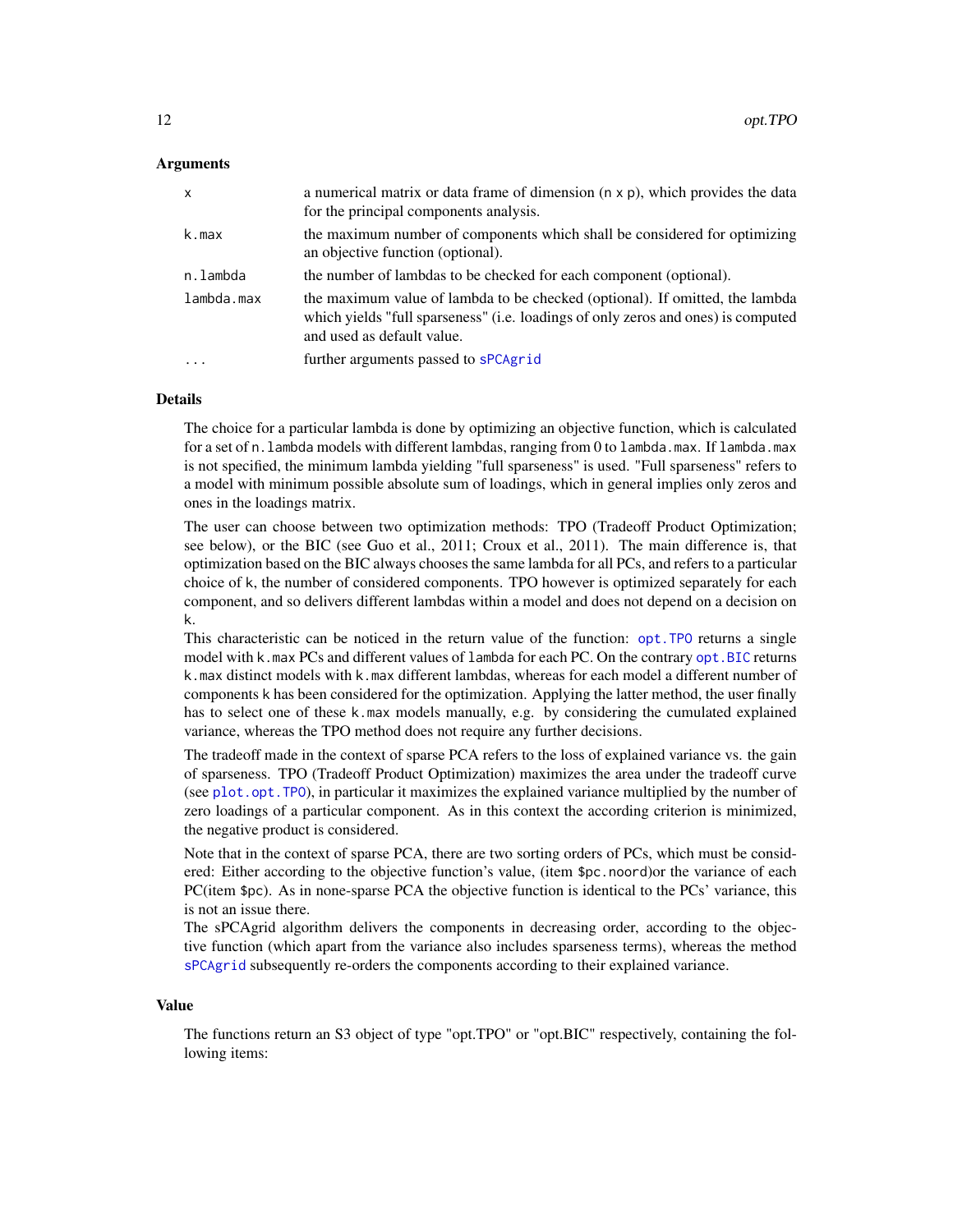<span id="page-12-0"></span>

| рc         | An S3 object of type princomp (opt. TPO), or a list of such objects of length<br>k.max (opt.BIC), as returned by sPCAgrid.                                                                                                                                                                                                                                                                                     |
|------------|----------------------------------------------------------------------------------------------------------------------------------------------------------------------------------------------------------------------------------------------------------------------------------------------------------------------------------------------------------------------------------------------------------------|
| pc.noord   | An S3 object of type princomp (opt. TPO), or a list of such objects of length<br>k.max (opt.BIC), as returned by sPCAgrid.<br>Here the PCs have not been re-ordered according to their variance, but are<br>still ordered according to their objective function's value as returned by the<br>sPCAgrid - algorithm. This information is used for according tradeoff curves<br>and the objective function plot. |
| X          | The input data matrix as provided by the user.                                                                                                                                                                                                                                                                                                                                                                 |
| k.ini, opt | These items contain optimization information, as used in functions plot. opt. TPO,<br>plot.opt.BIC and objplot.                                                                                                                                                                                                                                                                                                |

## Author(s)

Heinrich Fritz, Peter Filzmoser <<P.Filzmoser@tuwien.ac.at>>

#### References

C. Croux, P. Filzmoser, H. Fritz (2011). Robust Sparse Principal Component Analysis Based on Projection-Pursuit, *??* To appear.

## See Also

[sPCAgrid](#page-13-2), [princomp](#page-0-0)

## Examples

| set.seed (0)                          |                |                                                                                                                                                                 |
|---------------------------------------|----------------|-----------------------------------------------------------------------------------------------------------------------------------------------------------------|
| $x \le -$ data. Zou (n = 250)         |                | ## generate test data                                                                                                                                           |
| $k.max \leq 3$                        | ##             | max number of considered sparse PCs                                                                                                                             |
| $maxiter < -25$<br>method $\leq$ "sd" | ##<br>##<br>## | arguments for the sPCAgrid algorithm<br>the maximum number of iterations<br>using classical estimations                                                         |
|                                       |                | ## Optimizing the TPO criterion<br>oTPO $\leq$ - opt. TPO $(x, k, \text{max} = k, \text{max}, \text{ method} = \text{method}, \text{maxiter} = \text{maxiter})$ |
| oTP0\$pc<br>oTPO\$pc\$load            | ##             | ## the model selected by opt. TPO<br>and the according sparse loadings.                                                                                         |
|                                       | ##             | Optimizing the BIC criterion<br>$oBIC \leq opt.BIC$ (x, k.max = k.max, method = method, maxiter = maxiter)                                                      |
| oBIC\$pc[[1]]                         |                | ## the first model selected by opt.BIC $(k = 1)$                                                                                                                |
|                                       |                | ## Tradeoff Curves: Explained Variance vs. sparseness                                                                                                           |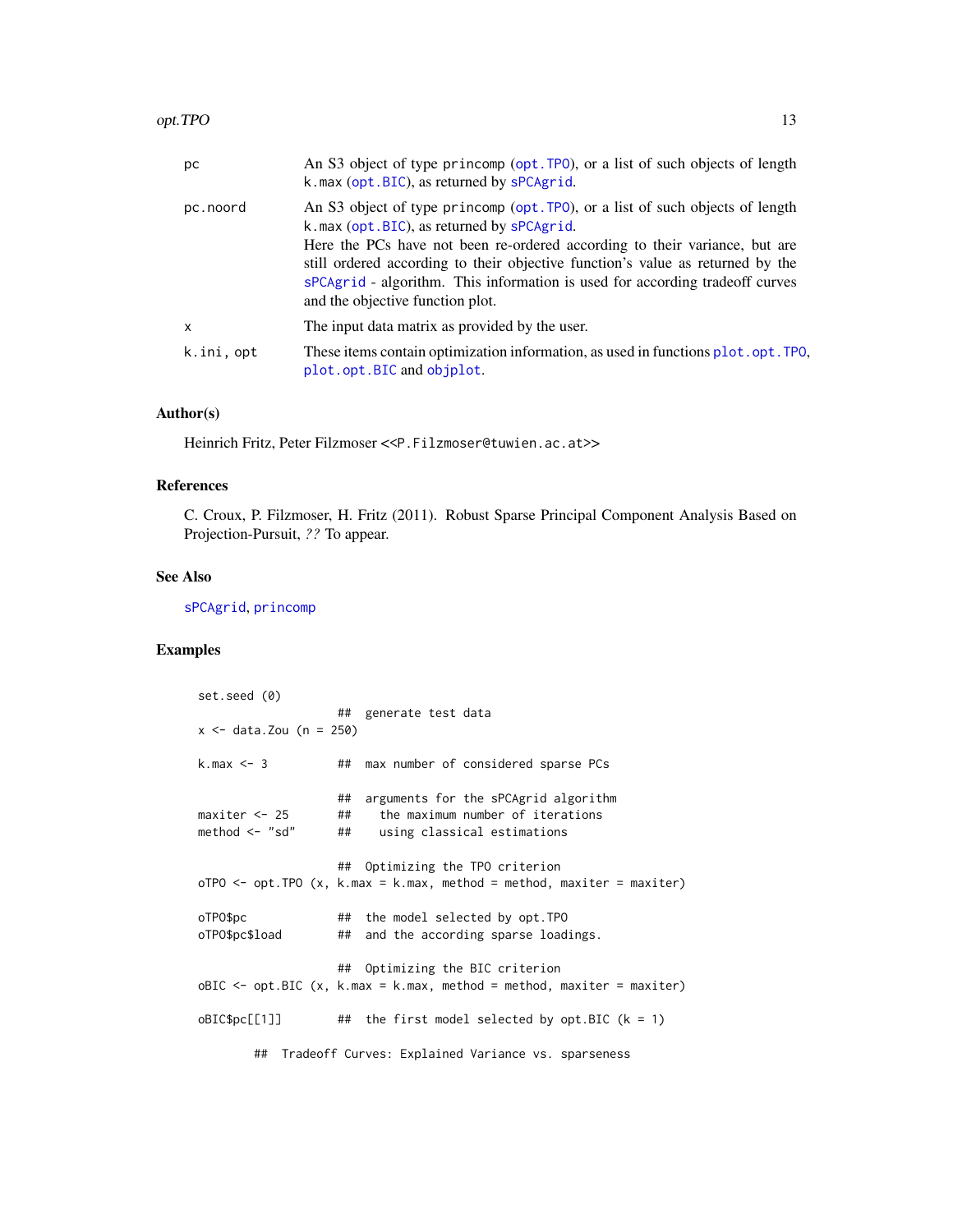```
par (mfrow = c (2, k.max))for (i in 1:k.max) plot (oTPO, k = i)
for (i in 1:k.max) plot (oBIC, k = i)
       ## Tradeoff Curves: Explained Variance vs. lambda
par (mfrow = c (2, k.max))
for (i in 1:k.max) plot (oTPO, k = i, f.x = "lambda")for (i in 1:k.max) plot (oBIC, k = i, f.x = "lambda")## Objective function vs. lambda
par (mfrow = c (2, k.max))
for (i in 1:k.max) objplot (oTPO, k = i)
for (i in 1:k.max) objplot (oBIC, k = i)
```
<span id="page-13-1"></span>PCAgrid *(Sparse) Robust Principal Components using the Grid search algorithm*

#### <span id="page-13-2"></span>Description

Computes a desired number of (sparse) (robust) principal components using the grid search algorithm in the plane. The global optimum of the objective function is searched in planes, not in the p-dimensional space, using regular grids in these planes.

## Usage

```
PCAgrid (x, k = 2, method = c ("mad", "sd", "qn"),maxiter = 10, splitcircle = 25, scores = TRUE, zero.tol = 1e-16,
center = l1median, scale, trace = 0, store.call = TRUE, control, ...)
sPCAgrid (x, k = 2, method = c ("mad", "sd", "qn"), lambda = 1,maxiter = 10, splitcircle = 25, scores = TRUE, zero.tol = 1e-16,
 center = l1median, scale, trace = 0, store.call = TRUE, control, ...)
```
#### Arguments

| $\mathsf{x}$ | a numerical matrix or data frame of dimension (n x p) which provides the data<br>for the principal components analysis.                                                                                                            |
|--------------|------------------------------------------------------------------------------------------------------------------------------------------------------------------------------------------------------------------------------------|
| k            | the desired number of components to compute                                                                                                                                                                                        |
| method       | the scale estimator used to detect the direction with the largest variance. Possible<br>values are "sd", "mad" and "qn", the latter can be called "Qn" too. "mad" is the<br>default value.                                         |
| lambda       | the sparseness constraint's strength (sPCAgr id only). A single value for all com-<br>ponents, or a vector of length k with different values for each component can be<br>specified. See opt. TPO for the choice of this argument. |
| maxiter      | the maximum number of iterations.                                                                                                                                                                                                  |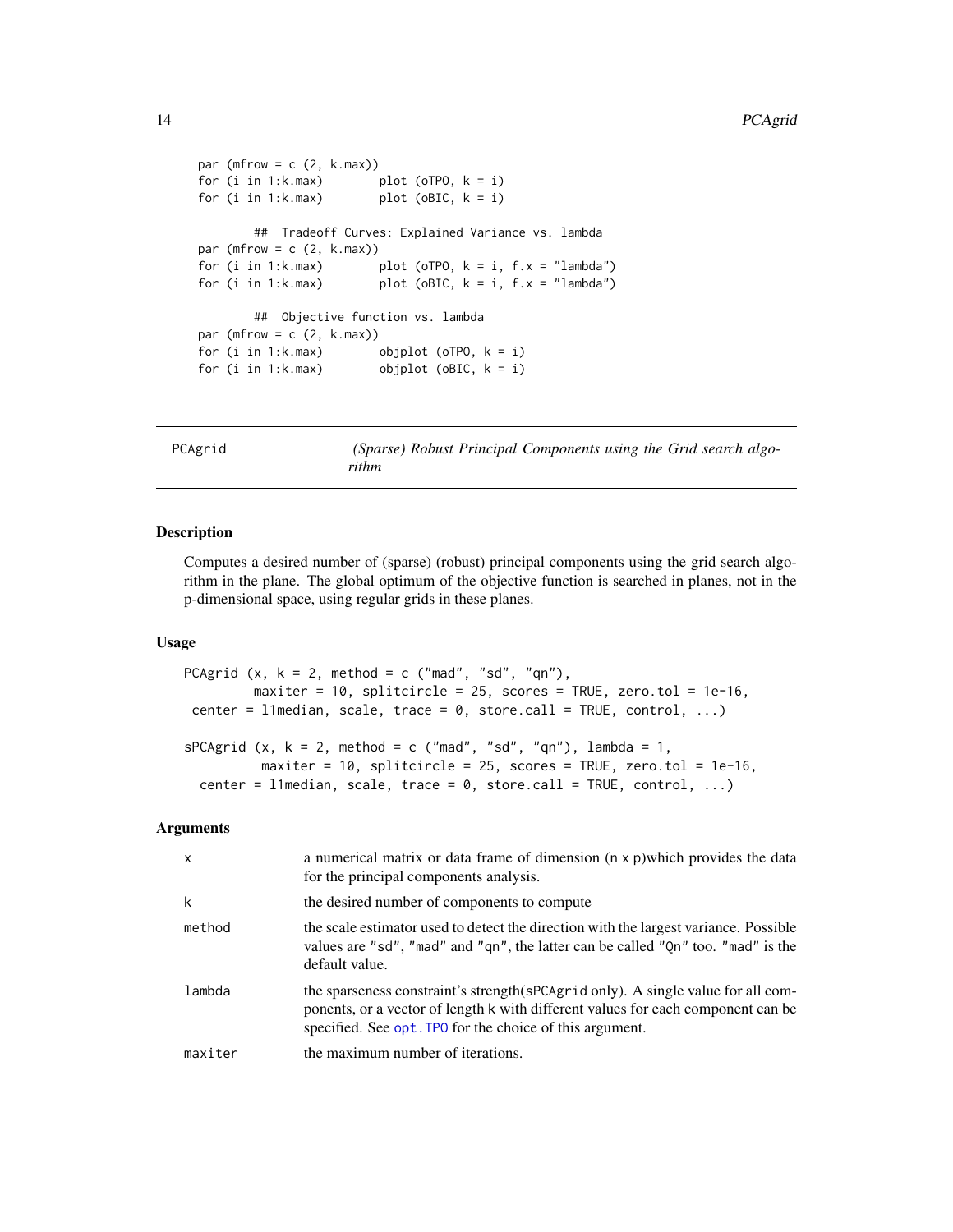#### <span id="page-14-0"></span>PCAgrid 15

| splitcircle | the number of directions in which the algorithm should search for the largest<br>variance. The direction with the largest variance is searched for in the directions<br>defined by a number of equally spaced points on the unit circle. This argument<br>determines, how many such points are used to split the unit circle. |
|-------------|-------------------------------------------------------------------------------------------------------------------------------------------------------------------------------------------------------------------------------------------------------------------------------------------------------------------------------|
| scores      | A logical value indicating whether the scores of the principal component should<br>be calculated.                                                                                                                                                                                                                             |
| zero.tol    | the zero tolerance used internally for checking convergence, etc.                                                                                                                                                                                                                                                             |
| center      | this argument indicates how the data is to be centered. It can be a function like<br>mean or median or a vector of length $ncol(x)$ containing the center value of<br>each column.                                                                                                                                            |
| scale       | this argument indicates how the data is to be rescaled. It can be a function like sd<br>or mad or a vector of length $ncol(x)$ containing the scale value of each column.                                                                                                                                                     |
| trace       | an integer value $\geq 0$ , specifying the tracing level.                                                                                                                                                                                                                                                                     |
| store.call  | a logical variable, specifying whether the function call shall be stored in the<br>result structure.                                                                                                                                                                                                                          |
| control     | a list which elements must be the same as (or a subset of) the parameters above.<br>If the control object is supplied, the parameters from it will be used and any<br>other given parameters are overridden.                                                                                                                  |
| $\cdots$    | further arguments passed to or from other functions.                                                                                                                                                                                                                                                                          |

## Details

In contrast to PCAgrid, the function sPCAgrid computes sparse principal components. The strength of the applied sparseness constraint is specified by argument lambda.

Similar to the function [princomp](#page-0-0), there is a print method for the these objects that prints the results in a nice format and the plot method produces a scree plot ([screeplot](#page-0-0)). There is also a biplot method.

Angle halving is an extension of the original algorithm. In the original algorithm, the search directions are determined by a number of points on the unit circle in the interval [-pi/2 ; pi/2). Angle halving means this angle is halved in each iteration, eg. for the first approximation, the above mentioned angle is used, for the second approximation, the angle is halved to [-pi/4 ; pi/4) and so on. This usually gives better results with less iterations needed.

NOTE: in previous implementations angle halving could be suppressed by the former argument "anglehalving". This still can be done by setting argument maxiter  $= 0$ .

## Value

The function returns an object of class "princomp", i.e. a list similar to the output of the function [princomp](#page-0-0).

| sdev     | the (robust) standard deviations of the principal components.                                                                                                 |
|----------|---------------------------------------------------------------------------------------------------------------------------------------------------------------|
| loadings | the matrix of variable loadings (i.e., a matrix whose columns contain the eigen-<br>vectors). This is of class "loadings": see loadings for its print method. |
| center   | the means that were subtracted.                                                                                                                               |
| scale    | the scalings applied to each variable.                                                                                                                        |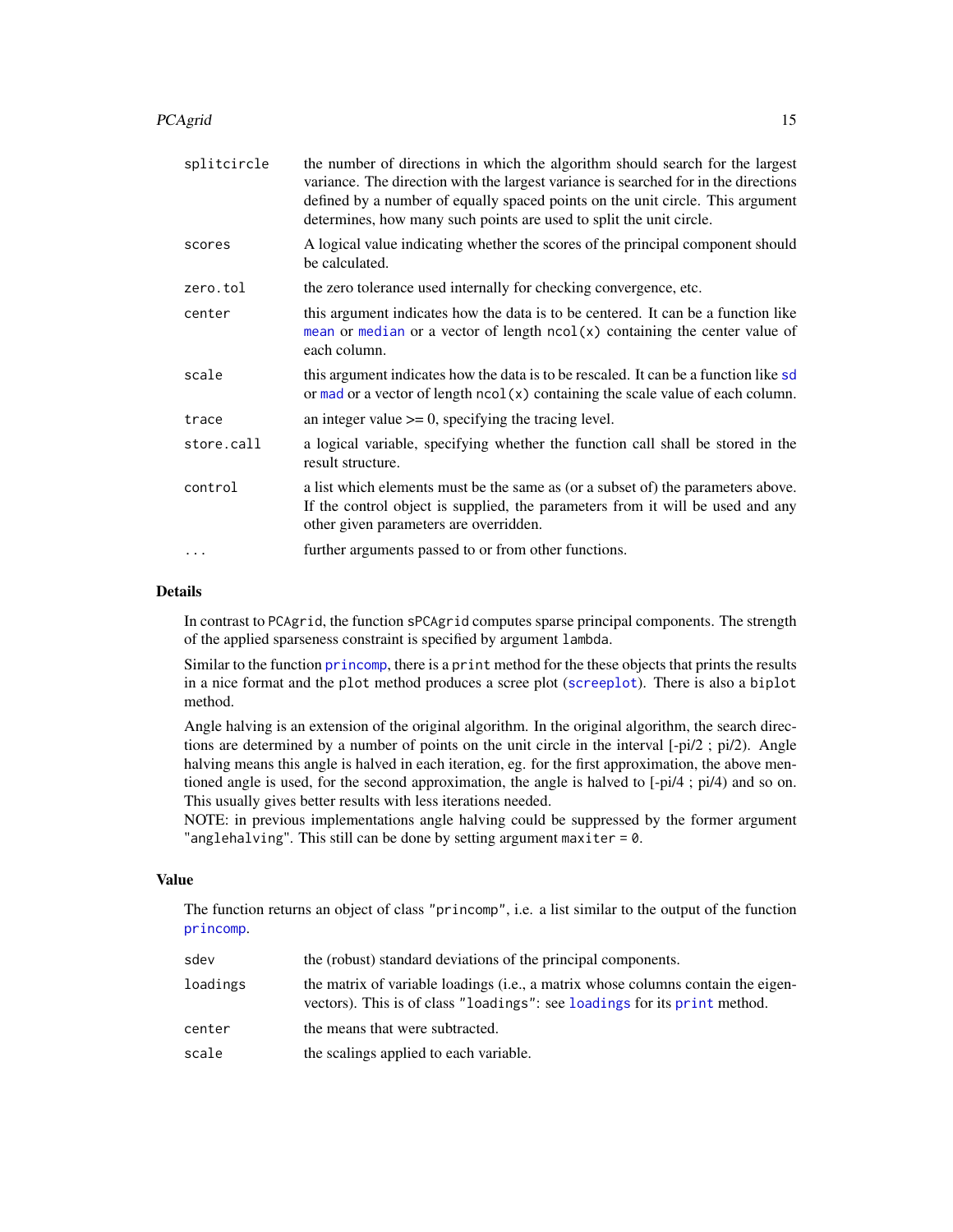<span id="page-15-0"></span>

| n.obs  | the number of observations.                                                                           |
|--------|-------------------------------------------------------------------------------------------------------|
| scores | if scores = TRUE, the scores of the supplied data on the principal components.                        |
| call   | the matched call.                                                                                     |
| obi    | A vector containing the objective functions values. For function PCAgrid this is<br>the same as sdev. |
| lambda | The lambda each component has been calculated with (sPCAgrid only).                                   |

#### Note

See the vignette "Compiling pcaPP for Matlab" which comes with this package to compile and use these functions in Matlab.

## Author(s)

Heinrich Fritz, Peter Filzmoser <<P.Filzmoser@tuwien.ac.at>>

## References

C. Croux, P. Filzmoser, M. Oliveira, (2007). Algorithms for Projection-Pursuit Robust Principal Component Analysis, *Chemometrics and Intelligent Laboratory Systems*, Vol. 87, pp. 218-225.

C. Croux, P. Filzmoser, H. Fritz (2011). Robust Sparse Principal Component Analysis Based on Projection-Pursuit, *??* To appear.

#### See Also

[PCAproj](#page-16-1), [princomp](#page-0-0)

#### Examples

```
# multivariate data with outliers
library(mvtnorm)
x \le rbind(rmvnorm(200, rep(0, 6), diag(c(5, rep(1,5)))),
           rmvnorm( 15, c(0, rep(20, 5)), diag(rep(1, 6))))
# Here we calculate the principal components with PCAgrid
pc <- PCAgrid(x)
# we could draw a biplot too:
biplot(pc)
# now we want to compare the results with the non-robust principal components
pc \le- princomp(x)# again, a biplot for comparison:
biplot(pc)
## Sparse loadings
set.seed (0)
x \leftarrow data.Zou ()
                 ## applying PCA
pc <- princomp (x)
                 ## the corresponding non-sparse loadings
unclass (pc$load[,1:3])
```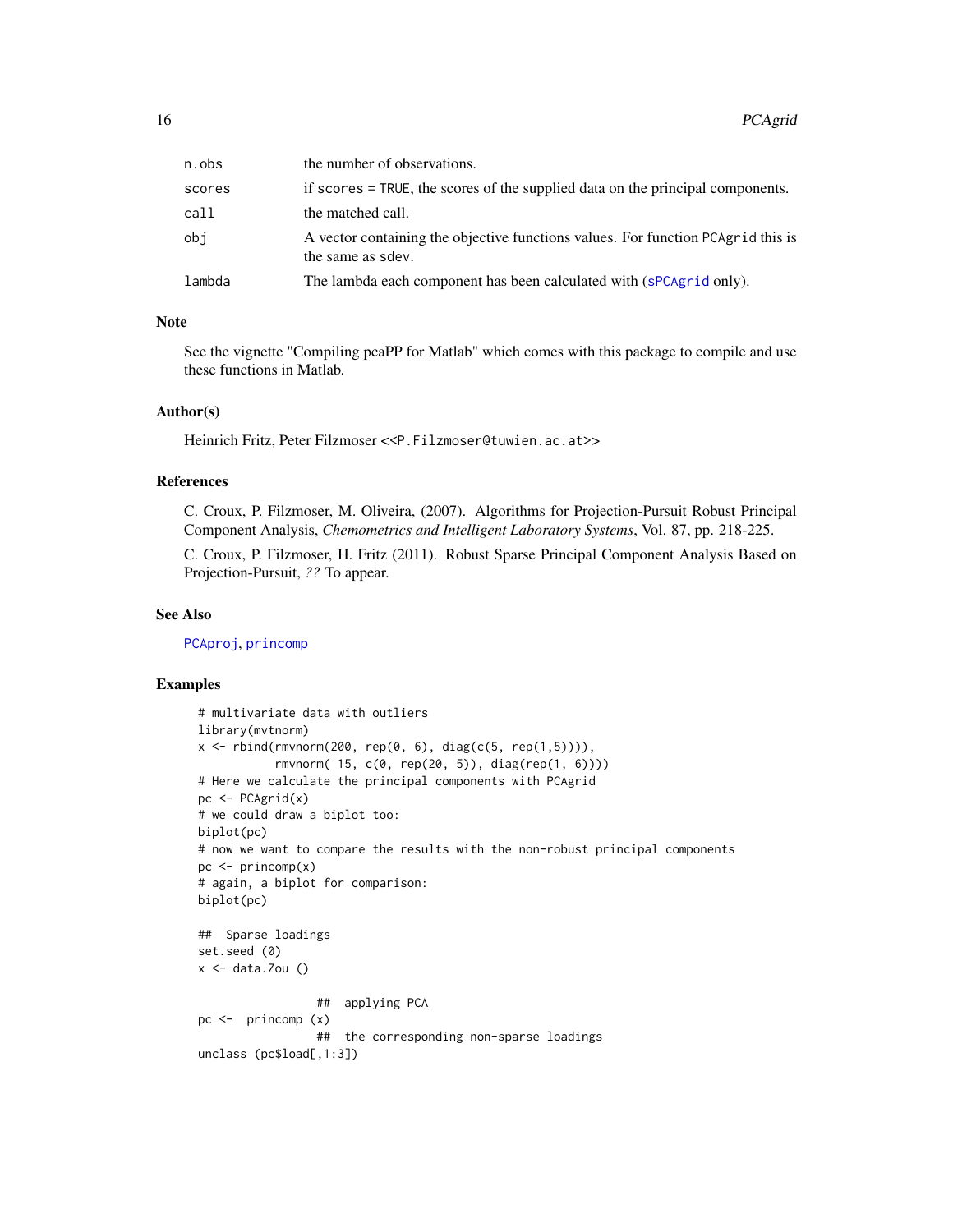#### <span id="page-16-0"></span>PCAproj de la 17 de la 17 de junho 17 de junho 17 de junho 17 de junho 17 de junho 17 de junho 17 de junho 17

```
pc$sdev[1:3]
                 ## lambda as calculated in the opt.TPO - example
lambda <- c (0.23, 0.34, 0.005)
                ## applying sparse PCA
spc \leq sPCAgrid (x, k = 3, lambda = lambda, method = "sd")
unclass (spc$load)
spc$sdev[1:3]
                 ## comparing the non-sparse and sparse biplot
par (mfrow = 1:2)
biplot (pc, main = "non-sparse PCs")
biplot (spc, main = "sparse PCs")
```

```
PCAproj Robust Principal Components using the algorithm of Croux and Ruiz-
                      Gazen (2005)
```
## Description

Computes a desired number of (robust) principal components using the algorithm of Croux and Ruiz-Gazen (JMVA, 2005).

## Usage

```
PCAproj(x, k = 2, method = c("mad", "sd", "qn"), CalcMethod = c("eachobs",
"lincomb", "sphere"), nmax = 1000, update = TRUE, scores = TRUE, maxit = 5,
maxhalf = 5, scale = NULL, center = l1median_NLM, zero.tol = 1e-16, control)
```
## Arguments

| X          | a numeric matrix or data frame which provides the data for the principal com-<br>ponents analysis.                                                                                     |
|------------|----------------------------------------------------------------------------------------------------------------------------------------------------------------------------------------|
| k          | desired number of components to compute                                                                                                                                                |
| method     | scale estimator used to detect the direction with the largest variance. Possible<br>values are "sd", "mad" and "qn", the latter can be called "Qn" too. "mad" is the<br>default value. |
| CalcMethod | the variant of the algorithm to be used. Possible values are "eachobs", "lincomb"<br>and "sphere", with "eachobs" being the default.                                                   |
| nmax       | maximum number of directions to search in each step (only when using "sphere"<br>or "lincomb" as the CalcMethod).                                                                      |
| update     | a logical value indicating whether an update algorithm should be used.                                                                                                                 |
| scores     | a logical value indicating whether the scores of the principal component should<br>be calculated.                                                                                      |
| maxit      | maximim number of iterations.                                                                                                                                                          |
| maxhalf    | maximum number of steps for angle halving.                                                                                                                                             |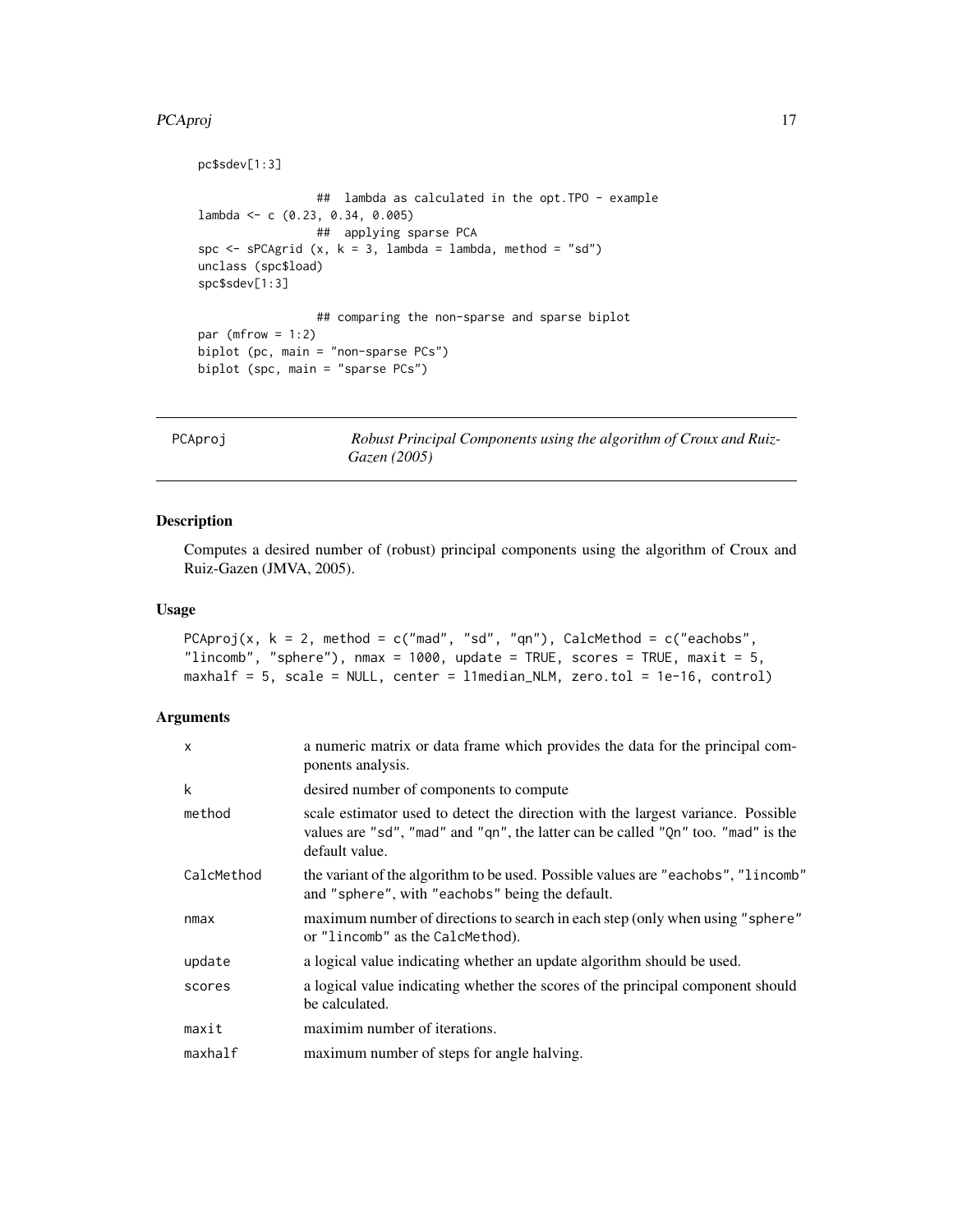<span id="page-17-0"></span>

| scale    | this argument indicates how the data is to be rescaled. It can be a function like sd<br>or mad or a vector of length $ncol(x)$ containing the scale value of each column.                                    |
|----------|--------------------------------------------------------------------------------------------------------------------------------------------------------------------------------------------------------------|
| center   | this argument indicates how the data is to be centered. It can be a function like<br>mean or median or a vector of length $ncol(x)$ containing the center value of<br>each column.                           |
| zero.tol | the zero tolerance used internally for checking convergence, etc.                                                                                                                                            |
| control  | a list which elements must be the same as (or a subset of) the parameters above.<br>If the control object is supplied, the parameters from it will be used and any<br>other given parameters are overridden. |

## Details

Basically, this algrithm considers the directions of each observation through the origin of the centered data as possible projection directions. As this algorithm has some drawbacks, especially if  $ncol(x)$  > nrow(x) in the data matrix, there are several improvements that can be used with this algorithm.

- updateAn updating step basing on the algorithm for finding the eigenvectors is added to the algorithm. This can be used with any CalcMethod
- sphereAdditional search directions are added using random directions. The random directions are determined using random data points generated from a p-dimensional multivariate standard normal distribution. These new data points are projected to the unit sphere, giving the new search directions.
- lincombAdditional search directions are added using linear combinations of the observations. It is similar to the "sphere"-algorithm, but the new data points are generated using linear combinations of the original data  $b_1*x_1 + ... + b_n*x_n$  where the coefficients  $b_i$  come from a uniform distribution in the interval  $[0, 1]$ .

Similar to the function [princomp](#page-0-0), there is a print method for the these objects that prints the results in a nice format and the plot method produces a scree plot ([screeplot](#page-0-0)). There is also a [biplot](#page-0-0) method.

#### Value

The function returns a list of class "princomp", i.e. a list similar to the output of the function [princomp](#page-0-0).

| sdev     | the (robust) standard deviations of the principal components.                                                                                                 |
|----------|---------------------------------------------------------------------------------------------------------------------------------------------------------------|
| loadings | the matrix of variable loadings (i.e., a matrix whose columns contain the eigen-<br>vectors). This is of class "loadings": see loadings for its print method. |
| center   | the means that were subtracted.                                                                                                                               |
| scale    | the scalings applied to each variable.                                                                                                                        |
| n.obs    | the number of observations.                                                                                                                                   |
| scores   | if scores = TRUE, the scores of the supplied data on the principal components.                                                                                |
| cal1     | the matched call.                                                                                                                                             |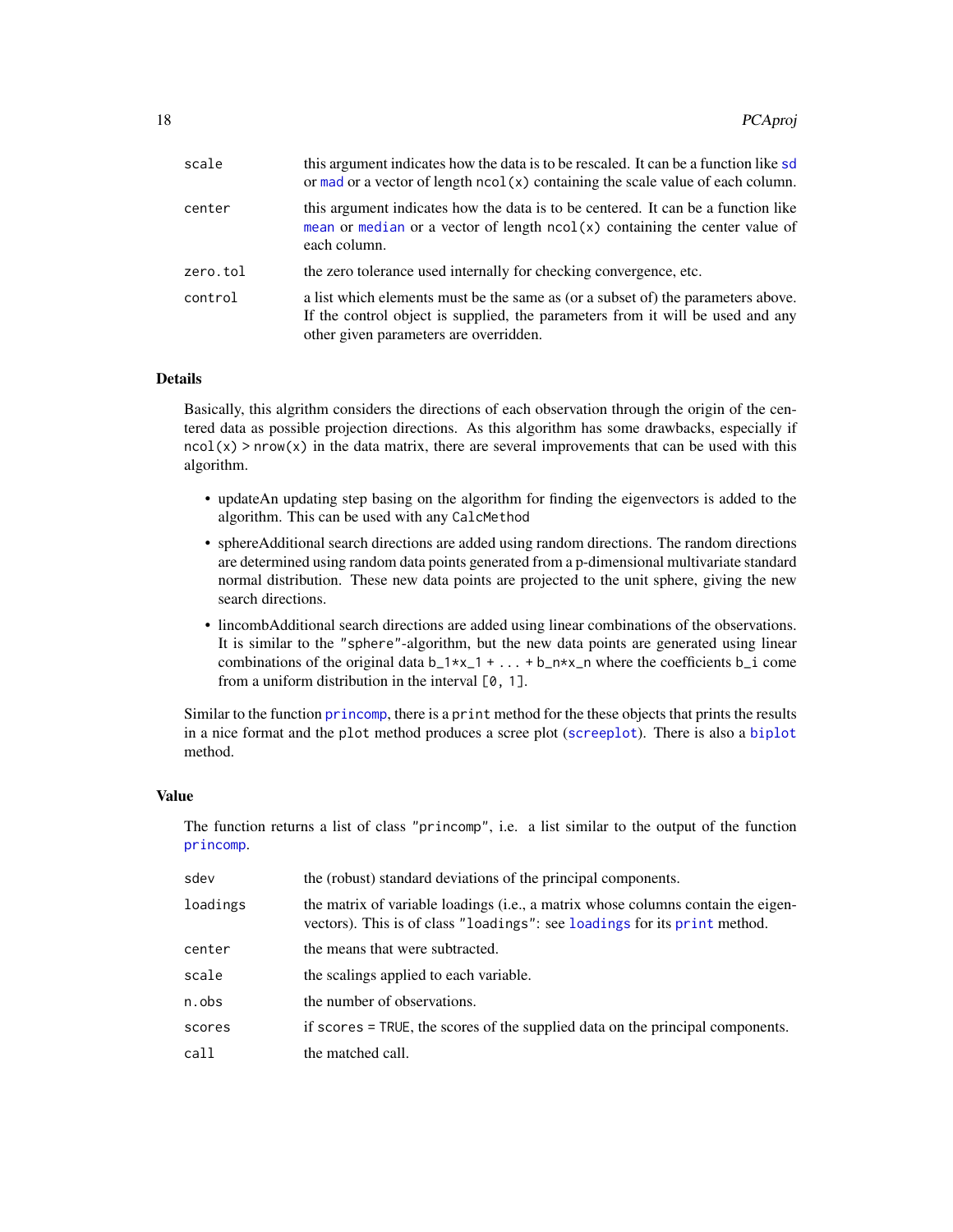## <span id="page-18-0"></span>PCdiagplot 19

#### Author(s)

Heinrich Fritz, Peter Filzmoser <<P.Filzmoser@tuwien.ac.at>>

#### References

C. Croux, P. Filzmoser, M. Oliveira, (2007). Algorithms for Projection-Pursuit Robust Principal Component Analysis, *Chemometrics and Intelligent Laboratory Systems*, Vol. 87, pp. 218-225.

#### See Also

[PCAgrid](#page-13-1), [ScaleAdv](#page-25-1), [princomp](#page-0-0)

#### Examples

```
# multivariate data with outliers
library(mvtnorm)
x \le rbind(rmvnorm(200, rep(0, 6), diag(c(5, rep(1,5)))),
           rmvnorm( 15, c(0, rep(20, 5)), diag(rep(1, 6))))
# Here we calculate the principal components with PCAgrid
pc <- PCAproj(x, 6)
# we could draw a biplot too:
biplot(pc)
# we could use another calculation method and another objective function, and
# maybe only calculate the first three principal components:
```

```
pc <- PCAproj(x, 3, "qn", "sphere")
biplot(pc)
# now we want to compare the results with the non-robust principal components
pc \le -\text{princomp}(x)# again, a biplot for comparision:
biplot(pc)
```
PCdiagplot *Diagnostic plot for principal components*

### **Description**

Computes Orthogonal Distances (OD) and Score Distances (SD) for already computed principal components using the projection pursuit technique.

#### Usage

```
PCdiagplot(x, PCobj, crit = c(0.975, 0.99, 0.999), ksel = NULL, plot = TRUE,
           plotbw = TRUE, raw = FALSE, colgrid = "black", \ldots)
```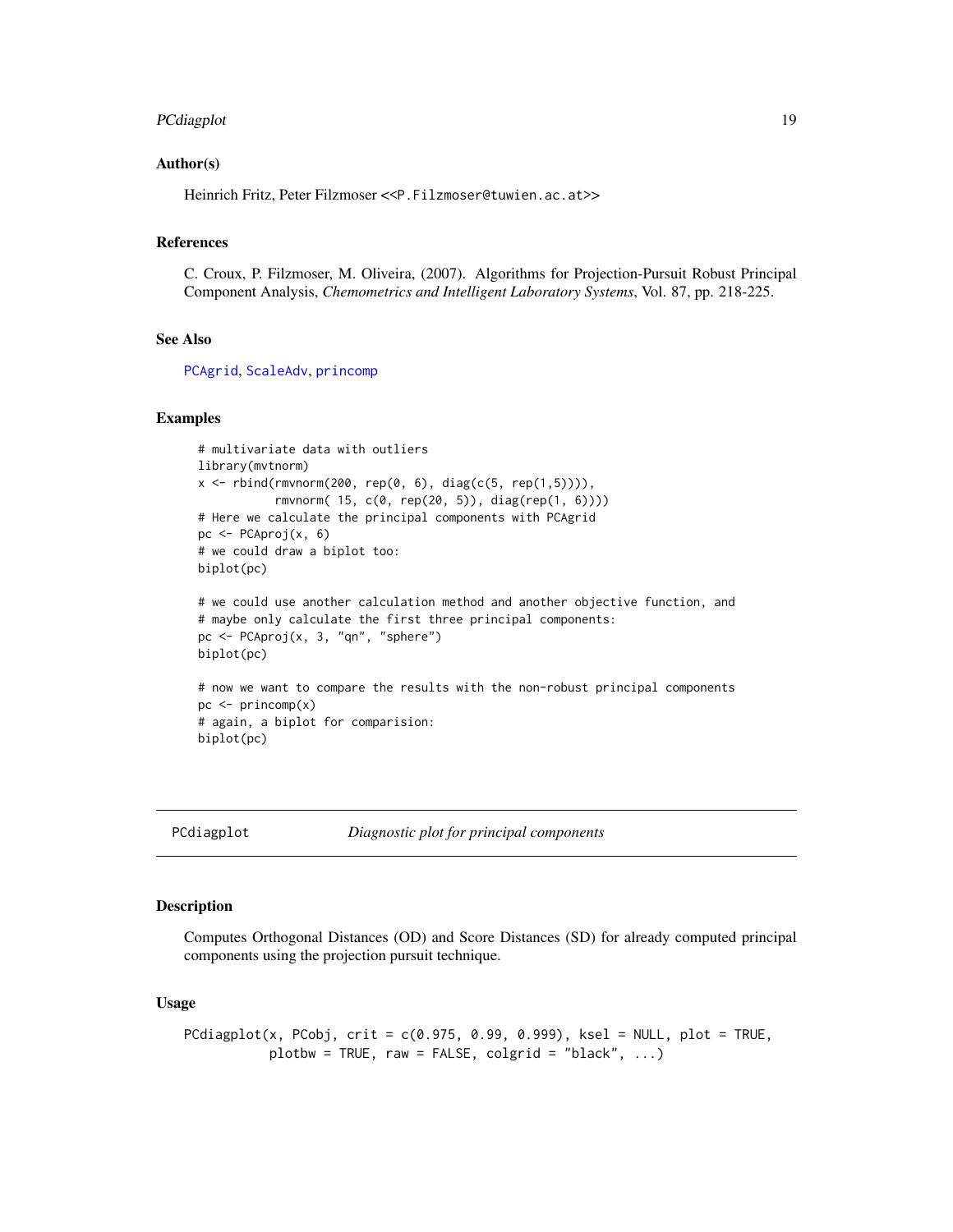#### <span id="page-19-0"></span>Arguments

| $\mathsf{x}$ | a numeric matrix or data frame which provides the data for the principal com-<br>ponents analysis.                                                          |
|--------------|-------------------------------------------------------------------------------------------------------------------------------------------------------------|
| PCobj        | a PCA object resulting from PCAproj or PCAgrid                                                                                                              |
| crit         | quantile(s) used for the critical value(s) for $OD$ and $SD$                                                                                                |
| ksel         | range for the number of PCs to be used in the plot; if NULL all PCs provided<br>are used                                                                    |
| plot         | if TRUE a plot is generated, otherwise only the values are returned                                                                                         |
| plotbw       | if TRUE the plot uses gray, otherwise color representation                                                                                                  |
| raw          | if FALSE, the distribution of the SD will be transformed to approach chisquare<br>distribution, otherwise the raw values are reported and used for plotting |
| colgrid      | the color used for the grid lines in the plot                                                                                                               |
| $\cdots$     | additional graphics parameters as used in par                                                                                                               |

## Details

Based on (robust) principal components, a diagnostics plot is made using Orthogonal Distance (OD) and Score Distance (SD). This plot can provide important information about the multivariate data structure.

## Value

| ODist  | matrix with OD for each observation (rows) and each selected PC (cols)                           |
|--------|--------------------------------------------------------------------------------------------------|
| SDist  | matrix with SD for each observation (rows) and each selected PC (cols)                           |
| critOD | matrix with critical values for OD for each selected PC (rows) and each critical<br>value (cols) |
| critSD | matrix with critical values for SD for each selected PC (rows) and each critical<br>value (cols) |

## Author(s)

Peter Filzmoser <<P.Filzmoser@tuwien.ac.at>>

## References

P. Filzmoser and H. Fritz (2007). Exploring high-dimensional data with robust principal components. In S. Aivazian, P. Filzmoser, and Yu. Kharin, editors, Proceedings of the Eighth International Conference on Computer Data Analysis and Modeling, volume 1, pp. 43-50, Belarusian State University, Minsk.

M. Hubert, P.J. Rousseeuwm, K. Vanden Branden (2005). ROBCA: a new approach to robust principal component analysis Technometrics 47, pp. 64-79.

## See Also

[PCAproj](#page-16-1), [PCAgrid](#page-13-1)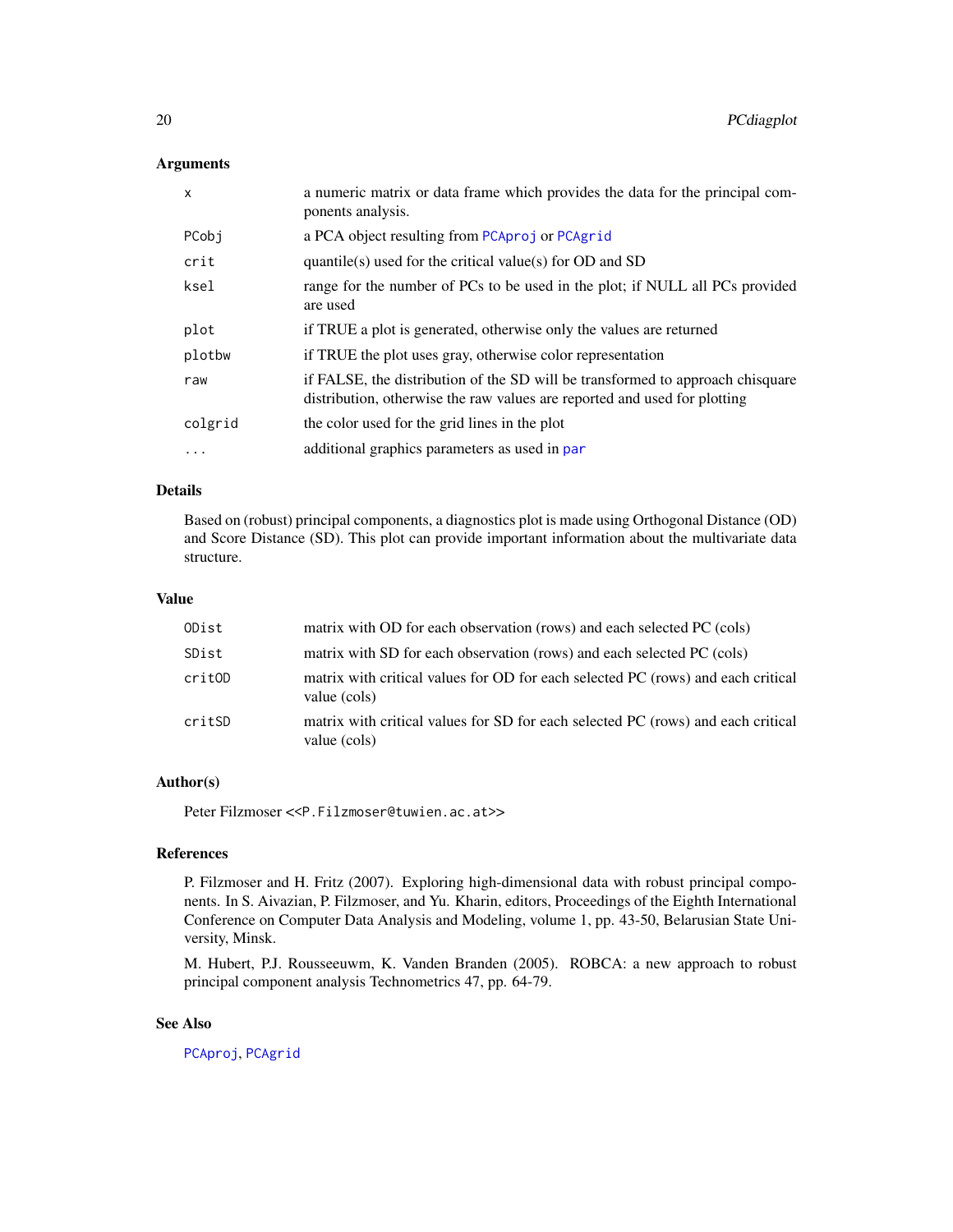## <span id="page-20-0"></span>plot.opt.TPO 21

### Examples

```
# multivariate data with outliers
library(mvtnorm)
x \le rbind(rmvnorm(85, rep(0, 6), diag(c(5, rep(1,5)))),
           rmvnorm( 15, c(0, rep(20, 5)), diag(rep(1, 6))))
# Here we calculate the principal components with PCAgrid
pcrob <- PCAgrid(x, k=6)
resrob <- PCdiagplot(x,pcrob,plotbw=FALSE)
# compare with classical method:
pcclass <- PCAgrid(x, k=6, method="sd")
resclass <- PCdiagplot(x,pcclass,plotbw=FALSE)
```
<span id="page-20-1"></span>plot.opt.TPO *Tradeoff Curves for Sparse PCs*

## <span id="page-20-2"></span>Description

Tradeoff curves of one or more sparse PCs for a series of lambdas, which contrast the loss of explained variance and the gain of sparseness.

#### Usage

```
## S3 method for class 'opt.TPO'
plot(x, k, f.x = c ("l0", "pl0", "l1", "pl1", "lambda"),
                        f.y = c ("var", "pvar"), ...)
## S3 method for class 'opt.BIC'
plot(x, k, f.x = c ("10", "p10", "11", "p11", "lambda"),
                        f.y = c ("var", "pvar"), ...)
```
#### Arguments

| x        | An opt. TPO or opt. BIC object.                                                                                                       |
|----------|---------------------------------------------------------------------------------------------------------------------------------------|
| k        | This function plots the tradeoff curve of the k-th component for opt. TPO-objects,<br>or the first k components for opt. BIC-objects. |
| f.x, f.y | A string, specifying which information shall be plotted on the x and $y - axis$ .<br>See the details section for more information.    |
| $\cdots$ | Further arguments passed to or from other functions.                                                                                  |

## Details

The argument f.x can obtain the following values:

- "l0": l0 sparseness, which corresponds to the number of zero loadings of the considered component(s).
- "pl0": l0 sparseness in percent (l0 sparseness ranges from 0 to p-1 for each component).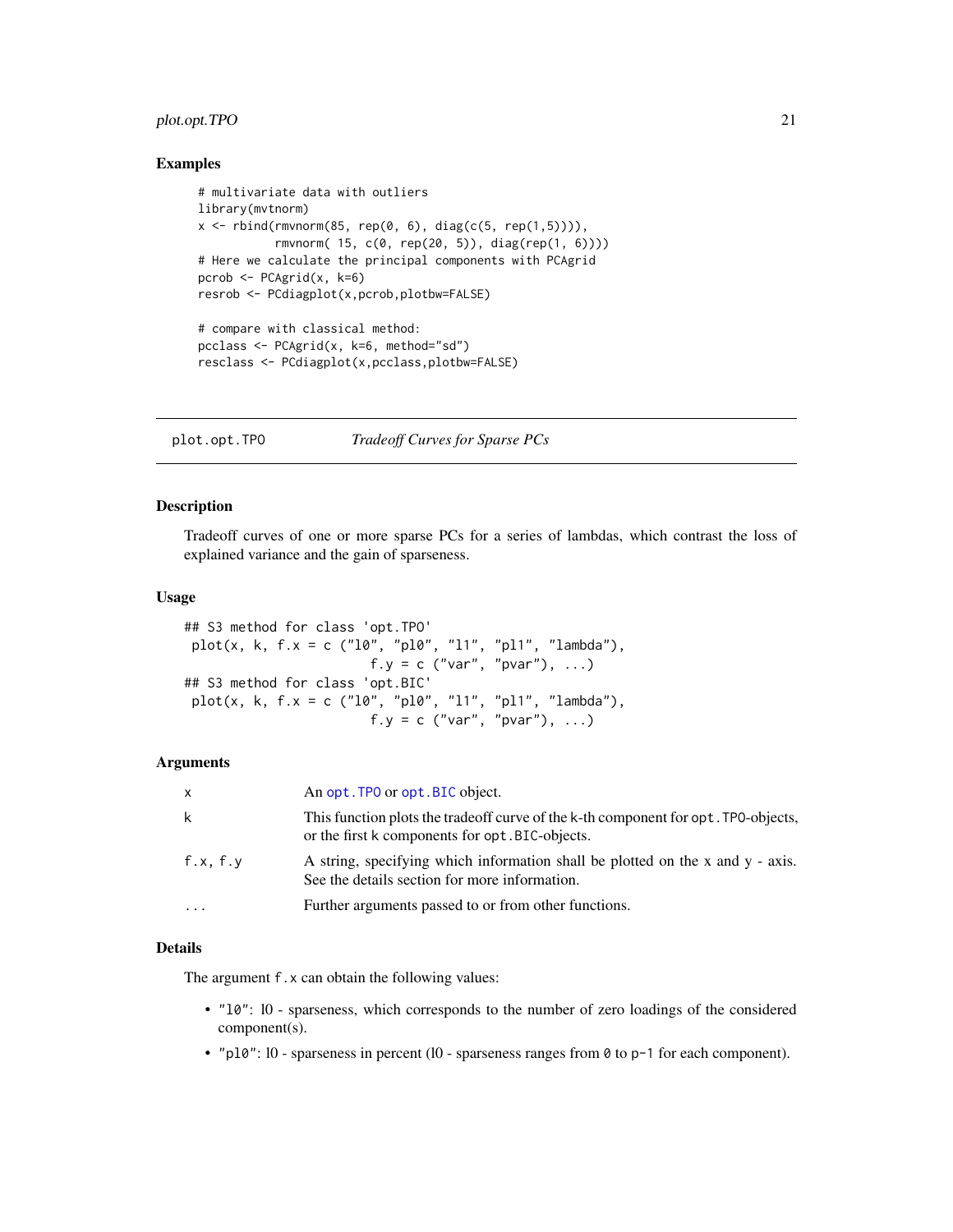<span id="page-21-0"></span>• "l1": l1 - sparseness, which corresponds to the negative sum of absolute loadings of the considered component(s).

(The exact value displayed for a single component is sqrt (p)  $-$  S, with S as the the absolute sum of loadings.)

As this value is a part of the objective function which selects the candidate directions within the [sPCAgrid](#page-13-2) function, this option is provided here.

- "pl1" The "l1 sparseness" in percent (11 sparseness ranges from  $\theta$  to sqrt (p-1) for each component).
- "lambda": The lambda used for computing a particular model.

The argument f.y can obtain the following values:

- "var": The (cumulated) explained variance of the considered component(s). The value shown here is calculated using the variance estimator specified via the method argument of function [sPCAgrid](#page-13-2).
- "pvar": The (cumulated) explained variance of the considered component(s) in percent. The 100%-level is assumed as the sum of variances of all columns of argument x. Again the same variance estimator is used as specified via the method argument of function [sPCAgrid](#page-13-2).

The subtitle summarizes the result of the applied criterion for selecting a value of lambda:

- The name of the applied method (TPO/BIC).
- The selected value of lambda for the k-th component ([opt.TPO](#page-10-1)) or all computed components ([opt.BIC](#page-10-2)).
- The empirical cumulated variance (ECV) of the first k components in percent.
- The obtained l0-sparseness of the first k components.

This function operates on the return object of function [opt.TPO](#page-10-1) or [opt.BIC](#page-10-2). The model (lambda) selected by the minimization of the corresponding criterion is highlighted by a dashed vertical line.

The component the argument k refers to, corresponds to the \$pc.noord item of argument x. For more info on the order of sparse PCs see the details section of [opt.TPO](#page-10-1).

#### Author(s)

Heinrich Fritz, Peter Filzmoser <<P.Filzmoser@tuwien.ac.at>>

## References

C. Croux, P. Filzmoser, H. Fritz (2011). Robust Sparse Principal Component Analysis Based on Projection-Pursuit, *??* To appear.

## See Also

[sPCAgrid](#page-13-2), [princomp](#page-0-0)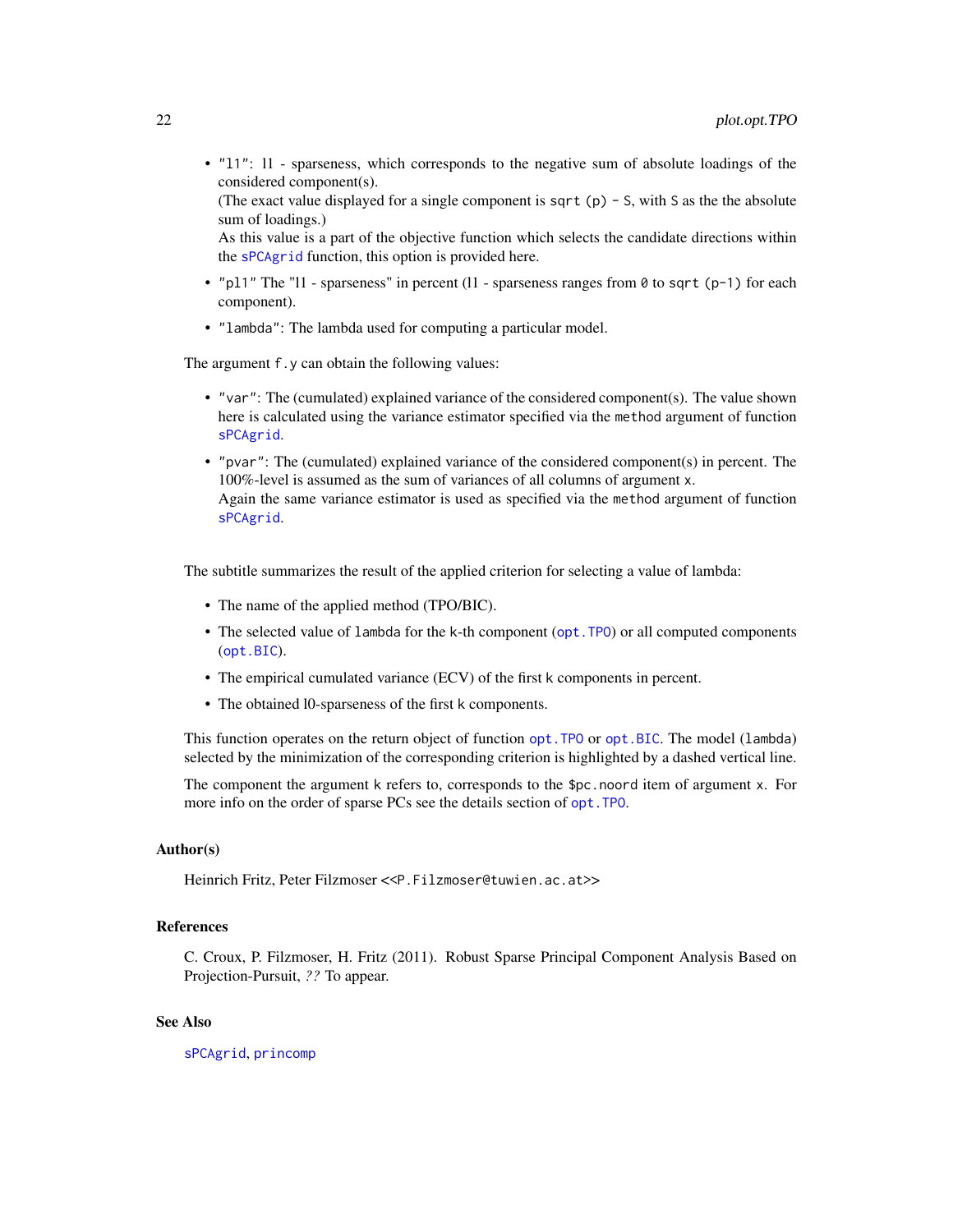#### <span id="page-22-0"></span>plotcov and the set of the set of the set of the set of the set of the set of the set of the set of the set of the set of the set of the set of the set of the set of the set of the set of the set of the set of the set of t

## Examples

```
set.seed (0)
                  ## generate test data
x \le - data.Zou (n = 250)
k.max <- 3 ## max number of considered sparse PCs
                  ## arguments for the sPCAgrid algorithm
maxiter \le 25 ## the maximum number of iterations
method <- "sd" ## using classical estimations
                  ## Optimizing the TPO criterion
oTPO \leq opt.TPO (x, k.max = k.max, method = method, maxiter = maxiter)
                  ## Optimizing the BIC criterion
oBIC \leq -opt.BIC (x, k.max = k.max, method = method, maxiter = maxiter)
       ## Tradeoff Curves: Explained Variance vs. sparseness
par (mfrow = c (2, k.max))
for (i in 1:k.max) plot (oTPO, k = i)
for (i in 1: k.max) plot (oBIC, k = i)
       ## Explained Variance vs. lambda
par (mfrow = c (2, k.max))
for (i in 1:k.max) plot (oTPO, k = i, f.x = "lambda")for (i in 1:k.max) plot (oBIC, k = i, f.x = "lambda")
```
plotcov *Compare two Covariance Matrices in Plots*

## Description

allows a direct comparison of two estimations of the covariance matrix (e.g. resulting from covPC) in a plot.

#### Usage

```
plotcov(cov1, cov2, method1, labels1, method2, labels2, ndigits, ...)
```
#### Arguments

| cov1    | a covariance matrix (from cov, covMcd, covPC, covPCAgrid, covPCAproj, etc. |
|---------|----------------------------------------------------------------------------|
| cov2    | a covariance matrix (from cov, covMcd, covPC, covPCAgrid, covPCAproj, etc. |
| method1 | legend for ellipses of estimation method.                                  |
| method2 | legend for ellipses of estimation method.                                  |
| labels1 | legend for numbers of estimation method 1                                  |
|         |                                                                            |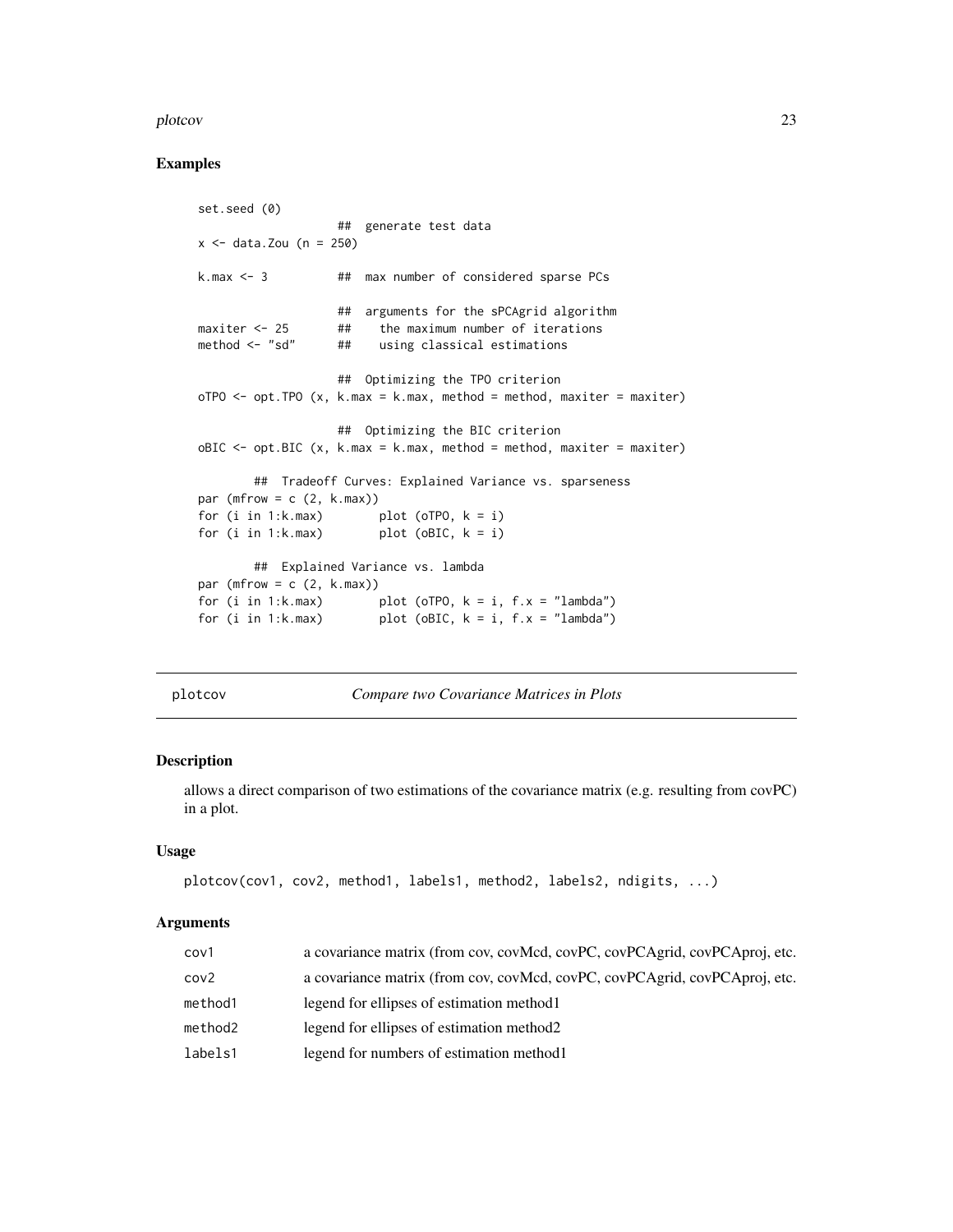<span id="page-23-0"></span>

| labels2                 | legend for numbers of estimation method2                               |
|-------------------------|------------------------------------------------------------------------|
| ndigits                 | number of digits to use for printing covariances, by default ndigits=4 |
| $\cdot$ $\cdot$ $\cdot$ | additional arguments for text or plot                                  |

## Details

Since (robust) PCA can be used to re-compute the (robust) covariance matrix, one might be interested to compare two different methods of covariance estimation visually. This routine takes as input objects for the covariances to compare the output of [cov](#page-0-0), but also the return objects from [covPCAgrid](#page-3-1), [covPCAproj](#page-3-1), [covPC](#page-2-1), and [covMcd](#page-0-0). The comparison of the two covariance matrices is done by numbers (the covariances) and by ellipses.

#### Value

only the plot is generated

## Author(s)

Heinrich Fritz, Peter Filzmoser <<P.Filzmoser@tuwien.ac.at>>

## References

C. Croux, P. Filzmoser, M. Oliveira, (2007). Algorithms for Projection-Pursuit Robust Principal Component Analysis, *Chemometrics and Intelligent Laboratory Systems*, Vol. 87, pp. 218-225.

#### See Also

[PCAgrid](#page-13-1), [PCAproj](#page-16-1), [princomp](#page-0-0)

## Examples

```
# multivariate data with outliers
library(mvtnorm)
x \le rbind(rmvnorm(200, rep(0, 6), diag(c(5, rep(1,5)))),
           rmvnorm( 15, c(0, rep(20, 5)), diag(rep(1, 6))))
plotcov(covPCAproj(x),covPCAgrid(x))
```
qn *scale estimation using the robust Qn estimator*

## Description

Returns a scale estimation as calculated by the (robust) Qn estimator.

#### Usage

qn(x, corrFact)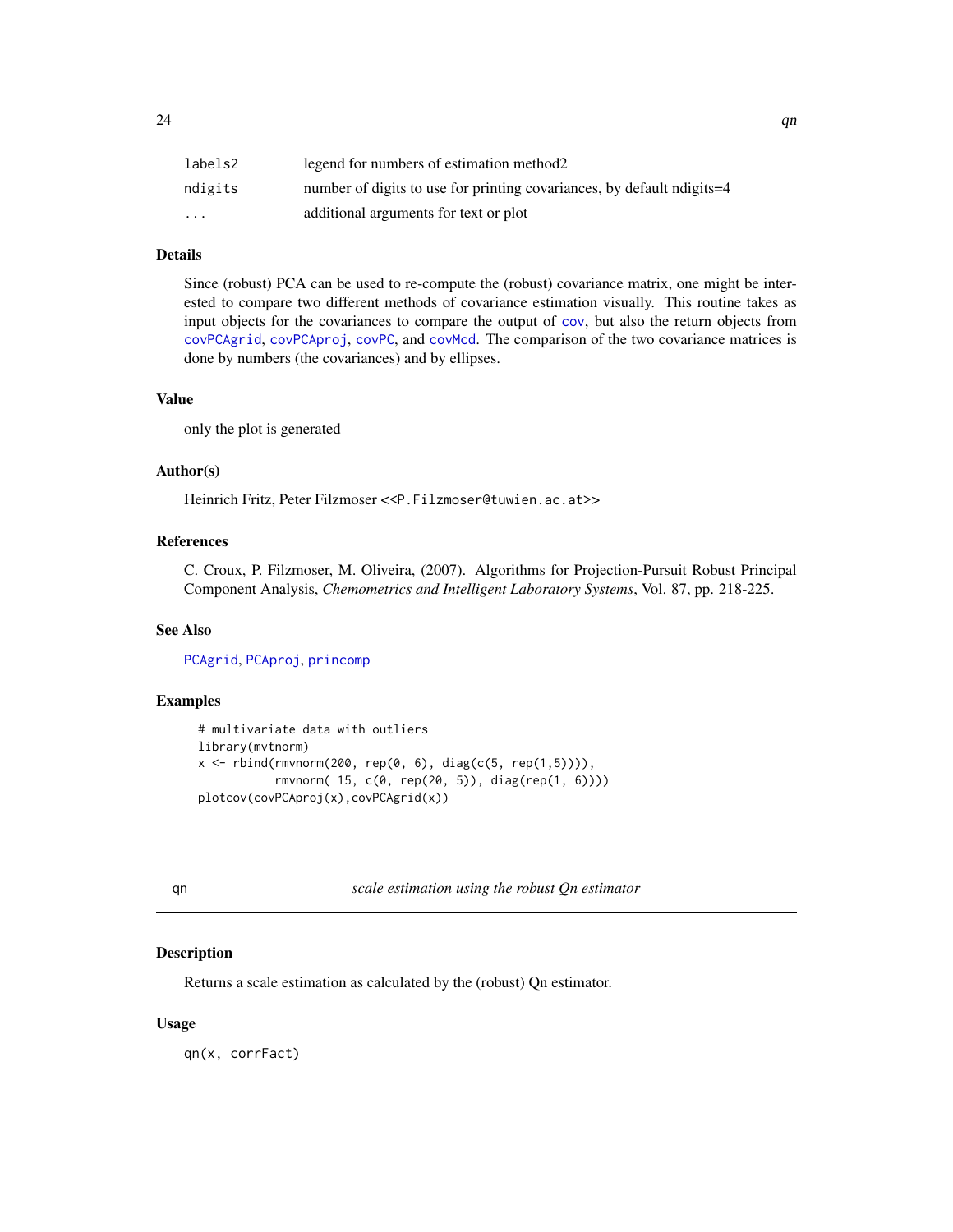#### <span id="page-24-0"></span>Arguments

| $\mathbf{x}$ | a vector of data                                                                                                 |
|--------------|------------------------------------------------------------------------------------------------------------------|
| corrFact     | the finite sample bias correction factor. By default a value of $\sim 2.219144$ is used<br>(assuming normality). |

## Details

The Qn estimator computes the first quartile of the pairwise absolute differences of all data values.

#### Value

The estimated scale of the data.

## Warning

Earlier implementations used a wrong correction factor for the final result. Thus qn estimations computed with package pcaPP version  $> 1.8-1$  differ about 0.12% from earlier estimations (version  $\leq 1.8-1$ ).

## Note

See the vignette "Compiling pcaPP for Matlab" which comes with this package to compile and use this function in Matlab.

#### Author(s)

Heinrich Fritz, Peter Filzmoser <<P.Filzmoser@tuwien.ac.at>>

#### References

P.J. Rousseeuw, C. Croux (1993) Alternatives to the Median Absolute Deviation, *JASA*, 88, 1273- 1283.

## See Also

[mad](#page-0-0)

## Examples

```
# data with outliers
x <- c(rnorm(100), rnorm(10, 10))
qn(x)
```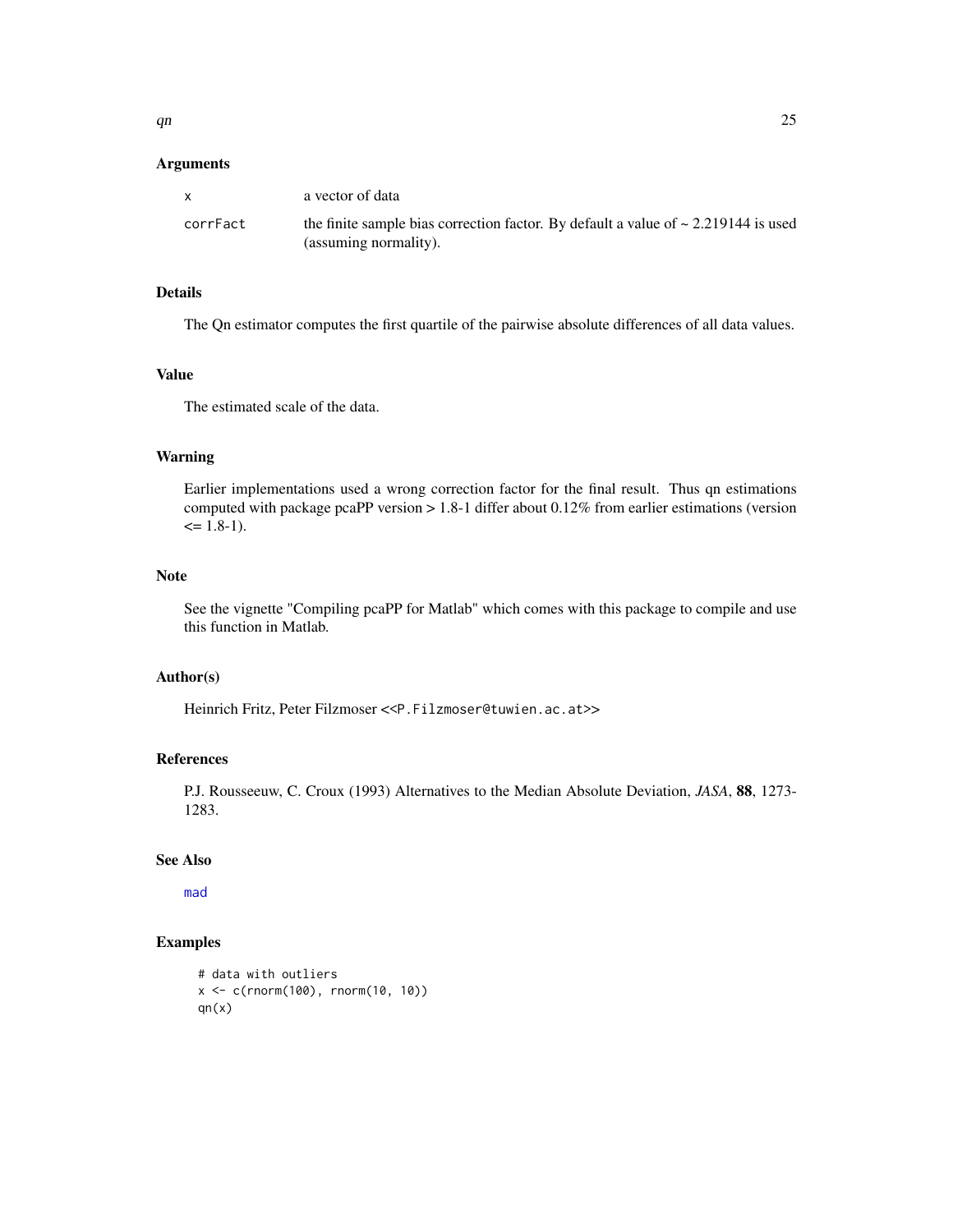<span id="page-25-1"></span><span id="page-25-0"></span>

## Description

Data is centered and rescaled (to have mean 0 and a standard deviation of 1).

#### Usage

ScaleAdv(x, center = mean, scale =  $sd$ )

#### Arguments

| $\mathsf{x}$ | matrix containing the observations. If this is not a matrix, but a data frame, it<br>is automatically converted into a matrix using the function as matrix. In any<br>other case, (eg. a vector) it is converted into a matrix with one single column. |
|--------------|--------------------------------------------------------------------------------------------------------------------------------------------------------------------------------------------------------------------------------------------------------|
| center       | this argument indicates how the data is to be centered. It can be a function like<br>mean or median or a vector of length $ncol(x)$ containing the center value of<br>each column.                                                                     |
| scale        | this argument indicates how the data is to be rescaled. It can be a function like sd<br>or mad or a vector of length $ncol(x)$ containing the scale value of each column.                                                                              |

## Details

The default scale being NULL means that no rescaling is done.

#### Value

The function returns a list containing

| $\times$ | centered and rescaled data matrix.                                                                                                                                                           |
|----------|----------------------------------------------------------------------------------------------------------------------------------------------------------------------------------------------|
| center   | a vector of the centers of each column x. If you add to each column of x the ap-<br>propriate value from center, you will obtain the data with the original location<br>of the observations. |
| scale    | a vector of the scale factors of each column x. If you multiply each column of x<br>by the appropriate value from scale, you will obtain the data with the original<br>scales.               |

## Author(s)

Heinrich Fritz, Peter Filzmoser <<P.Filzmoser@tuwien.ac.at>>

#### References

C. Croux, P. Filzmoser, M. Oliveira, (2007). Algorithms for Projection-Pursuit Robust Principal Component Analysis, *Chemometrics and Intelligent Laboratory Systems*, Vol. 87, pp. 218-225.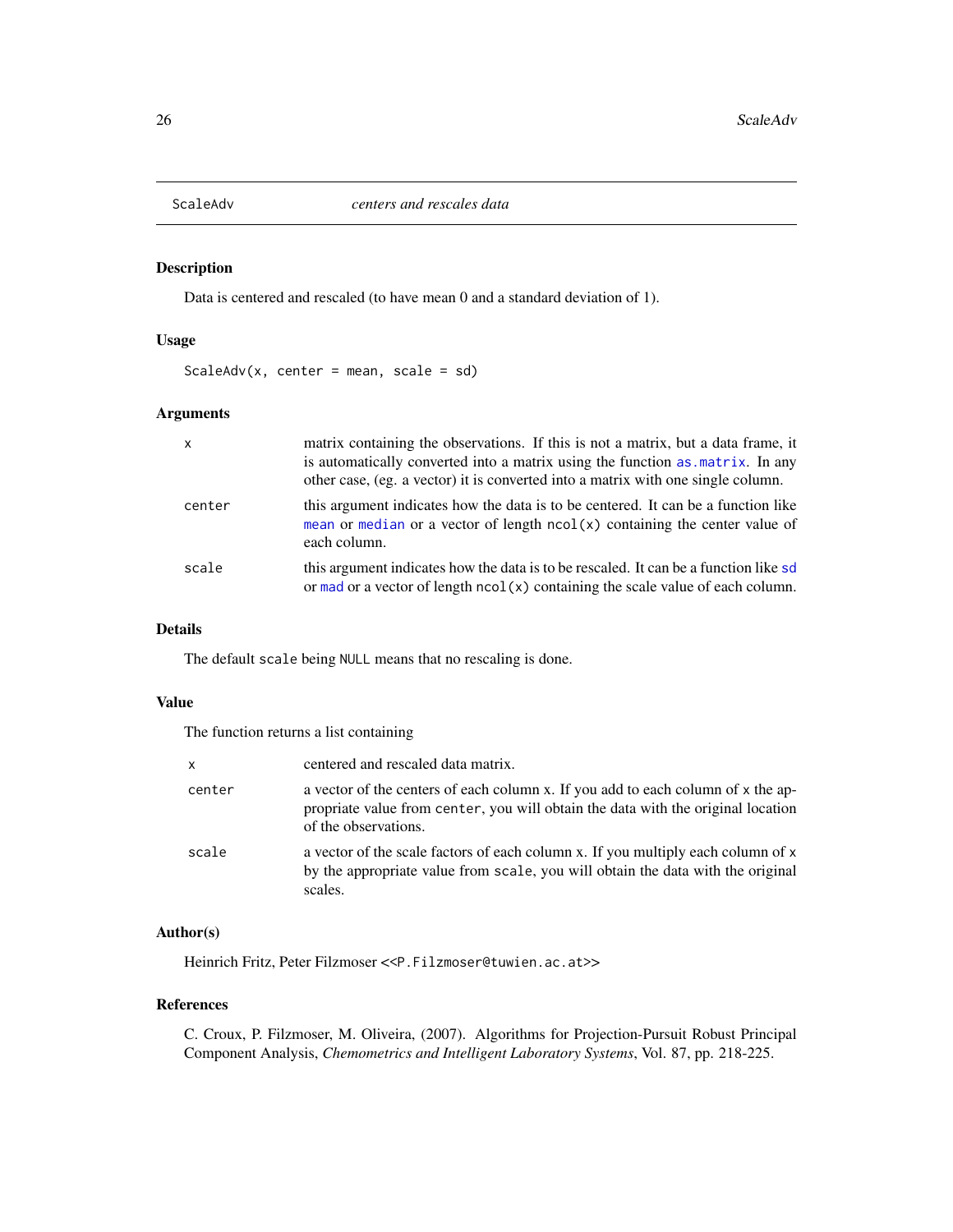#### ScaleAdv 27

## Examples

```
x <- rnorm(100, 10, 5)
x <- ScaleAdv(x)$x
# can be used with multivariate data too
library(mvtnorm)
x \leq -rmvnorm(100, 3:7, diag((7:3)^2))
res <- ScaleAdv(x, center = l1median, scale = mad)
res
# instead of using an estimator, you could specify the center and scale yourself too
x \leq -\text{rmvnorm}(100, 3:7, \text{diag}((7:3)^2))res <- ScaleAdv(x, 3:7, 7:3)
res
```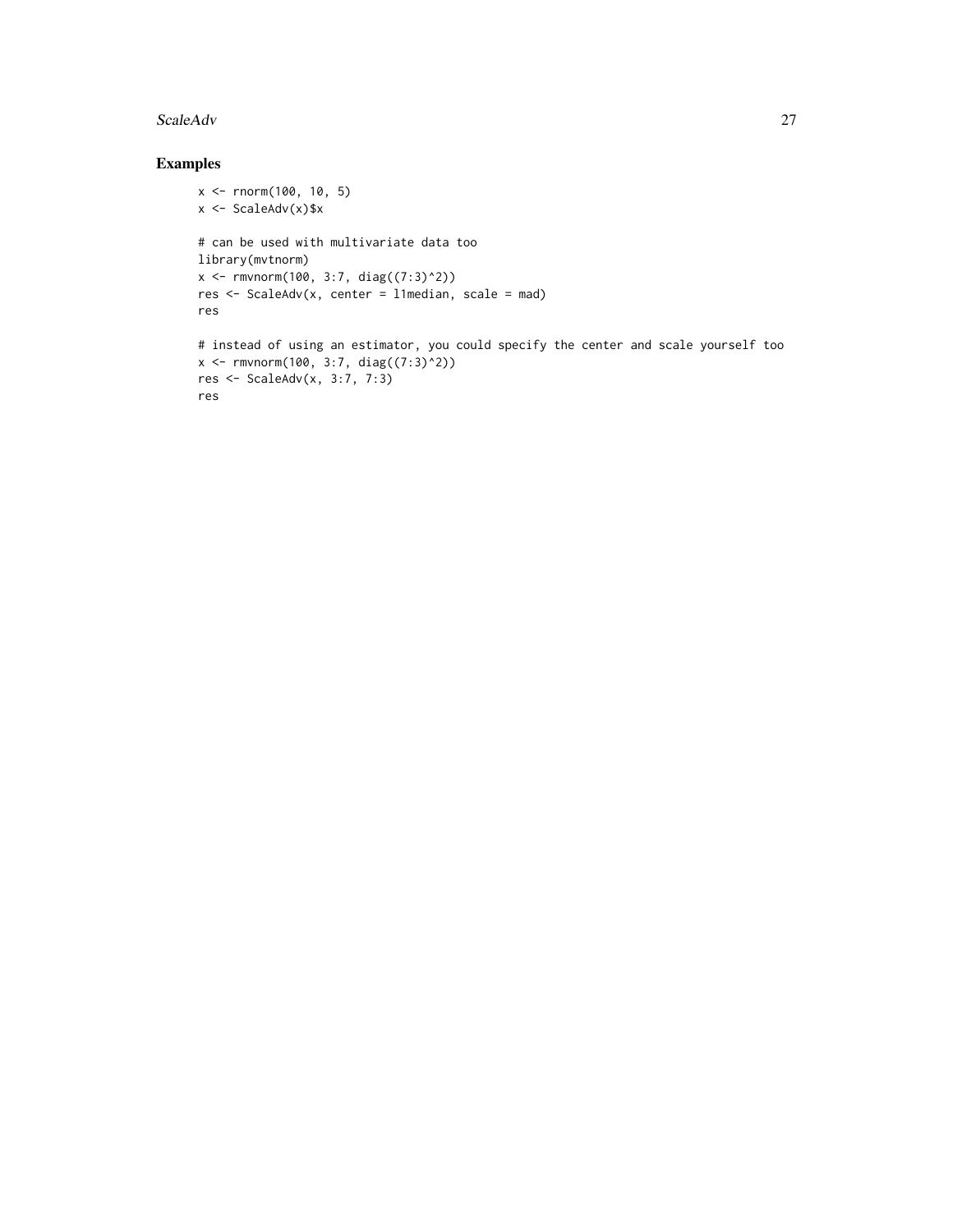# <span id="page-27-0"></span>Index

∗ multivariate cor.fk , [2](#page-1-0) covPC , [3](#page-2-0) covPCA , [4](#page-3-0) data.Zou, [6](#page-5-0) l1median , [7](#page-6-0) l1median\_NLM , [8](#page-7-0) objplot , [10](#page-9-0) opt.TPO , [11](#page-10-0) PCAgrid , [14](#page-13-0) PCAproj, [17](#page-16-0) plot.opt.TPO , [21](#page-20-0) plotcov , [23](#page-22-0) qn , [24](#page-23-0) ScaleAdv, [26](#page-25-0) ∗ robust cor.fk , [2](#page-1-0) covPCA, [4](#page-3-0) data.Zou, [6](#page-5-0) l1median , [7](#page-6-0) l1median\_NLM , [8](#page-7-0) objplot , [10](#page-9-0) opt.TPO , [11](#page-10-0) PCAgrid , [14](#page-13-0) PCAproj, [17](#page-16-0) PCdiagplot , [19](#page-18-0) plot.opt.TPO , [21](#page-20-0) qn , [24](#page-23-0) as.matrix , *[26](#page-25-0)* biplot , *[18](#page-17-0)* cor , *[2](#page-1-0)* cor.fk , [2](#page-1-0) cov , *[24](#page-23-0)* covMcd , *[24](#page-23-0)* covPC , [3](#page-2-0) , *[24](#page-23-0)* covPCA , [4](#page-3-0)

covPCAgrid , *[24](#page-23-0)*

covPCAgrid *(*covPCA *)* , [4](#page-3-0) covPCAproj , *[24](#page-23-0)* covPCAproj *(*covPCA *)* , [4](#page-3-0) data.Zou, <mark>[6](#page-5-0)</mark> l1median , [7](#page-6-0) l1median\_BFGS *(*l1median\_NLM *)* , [8](#page-7-0) l1median\_CG *(*l1median\_NLM *)* , [8](#page-7-0) l1median\_HoCr *(*l1median\_NLM *)* , [8](#page-7-0) l1median\_NLM , [8](#page-7-0) l1median\_NM *(*l1median\_NLM *)* , [8](#page-7-0) l1median\_VaZh *(*l1median\_NLM *)* , [8](#page-7-0) loadings , *[15](#page-14-0)* , *[18](#page-17-0)* mad , *[15](#page-14-0)* , *[18](#page-17-0)* , *[25](#page-24-0) , [26](#page-25-0)* mean , *[15](#page-14-0)* , *[18](#page-17-0)* , *[26](#page-25-0)* median , *[8](#page-7-0) , [9](#page-8-0)* , *[15](#page-14-0)* , *[18](#page-17-0)* , *[26](#page-25-0)* nlm , *[9](#page-8-0)* objplot , [10](#page-9-0) , *[11](#page-10-0)* , *[13](#page-12-0)* opt.BIC , *[10](#page-9-0)* , *[12](#page-11-0) , [13](#page-12-0)* , *[21](#page-20-0) , [22](#page-21-0)* opt.BIC *(*opt.TPO *)* , [11](#page-10-0) opt.TPO , *[10](#page-9-0)* , [11](#page-10-0) , *[12](#page-11-0) [–14](#page-13-0)* , *[21](#page-20-0) , [22](#page-21-0)* optim , *[9](#page-8-0)* par , *[20](#page-19-0)* PCAgrid , *[4](#page-3-0) , [5](#page-4-0)* , [14](#page-13-0) , *[19](#page-18-0) , [20](#page-19-0)* , *[24](#page-23-0)* PCAproj , *[4](#page-3-0) , [5](#page-4-0)* , *[16](#page-15-0)* , [17](#page-16-0) , *[20](#page-19-0)* , *[24](#page-23-0)* PCdiagplot , [19](#page-18-0) plot.opt.BIC , *[11](#page-10-0)* , *[13](#page-12-0)* plot.opt.BIC *(*plot.opt.TPO *)* , [21](#page-20-0) plot.opt.TPO , *[11](#page-10-0) [–13](#page-12-0)* , [21](#page-20-0) plotcov , [23](#page-22-0) princomp , *[4](#page-3-0) , [5](#page-4-0)* , *[7](#page-6-0)* , *[11](#page-10-0)* , *[13](#page-12-0)* , *[15](#page-14-0) , [16](#page-15-0)* , *[18](#page-17-0) , [19](#page-18-0)* , *[22](#page-21-0)* , *[24](#page-23-0)* print , *[15](#page-14-0)* , *[18](#page-17-0)* qn , [24](#page-23-0)

ScaleAdv , *[5](#page-4-0)* , *[19](#page-18-0)* , [26](#page-25-0)